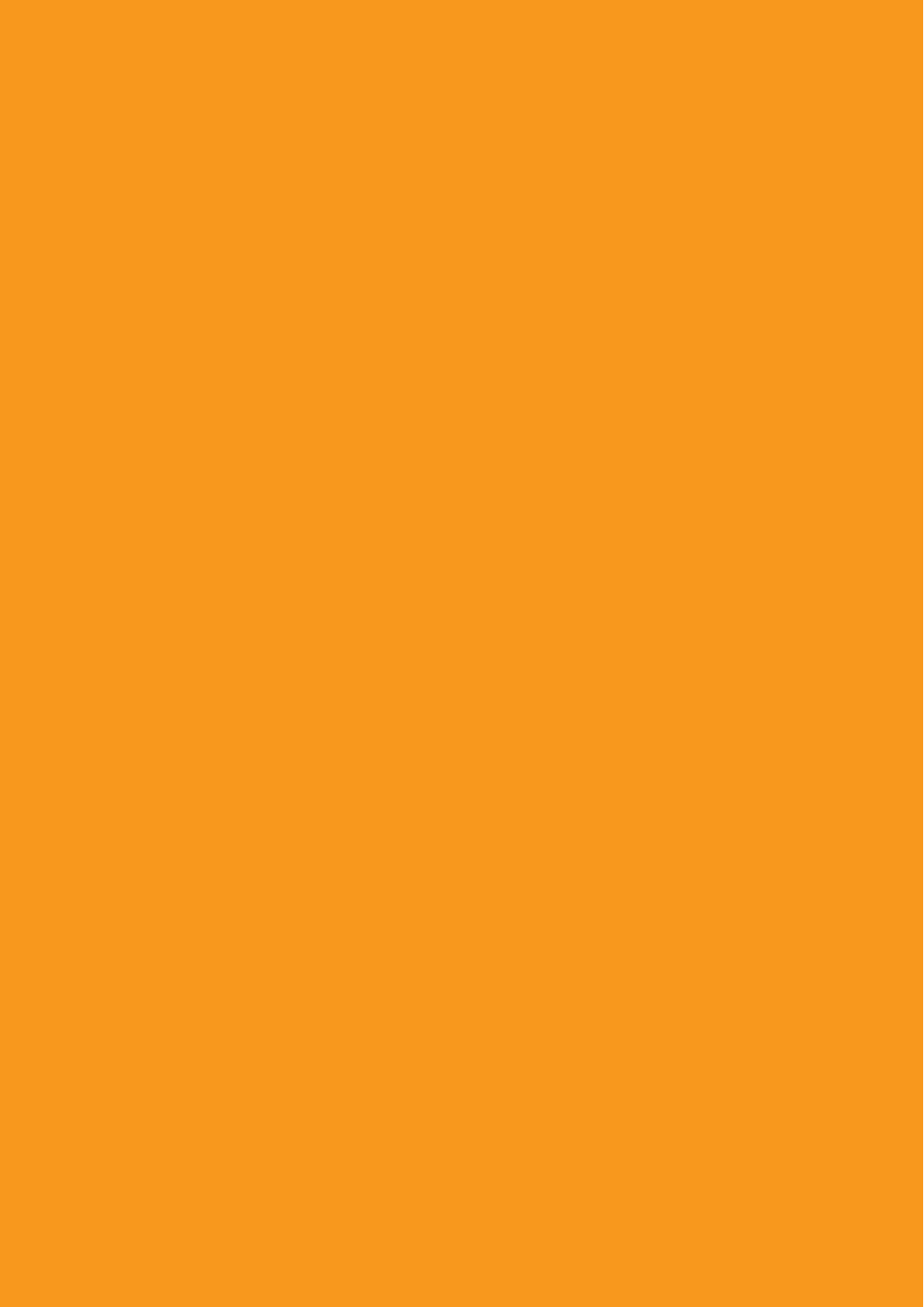### **Midlothian Equally Well Readiness to Learn test site**

The Midlothian Equally Well Readiness to Learn test site was established late in 2009, as a development of the initial test site in East Lothian with a focus on early years. The rationale behind the Midlothian test site was to focus activities and learning around improving readiness to learn, to contribute to breaking the cycle of poorer than average health outcomes (in Midlothian) in the target communities: Gorebridge, Mayfield and Woodburn.

#### **Its aims were:**

- **>** to develop sustainable improvements in early years' services by involving local people in shaping services that improve health and wellbeing
- **>** to build understanding and support joint working between agencies and community organisations on health inequality
- **>** to support innovative approaches to improving readiness for learning.

#### **Readiness to learn**

When a baby is born, her brain is not fully developed. It grows in weight and complexity to become 90% developed by the time she is five. So those first years are vitally important. Baby's relationships with parents and care givers; the sights, sounds, smells, and feelings she experiences; how secure she feels – all these have a profound impact on the way her brain develops. And this, in turn, affects how she learns, thinks, and behaves as a child and as an adult.

Readiness for learning can be defined as those attributes that contribute to the child's ability to make the best use of formal or taught learning strategies. It can be thought of in the five domains as follows:

- **>** physical well-being and motor development
- **>** emotional health and a positive approach to new experiences
- **>** social knowledge and competence
- **>** language skills
- **>** general knowledge and cognitive skills

The following are summaries of work taken forward by Midlothian service champions.

For a fuller description of the work taken forward as part of the Midlothian Equally well test site see the evaluation report at **http://edubuzz.org/equallywell/**



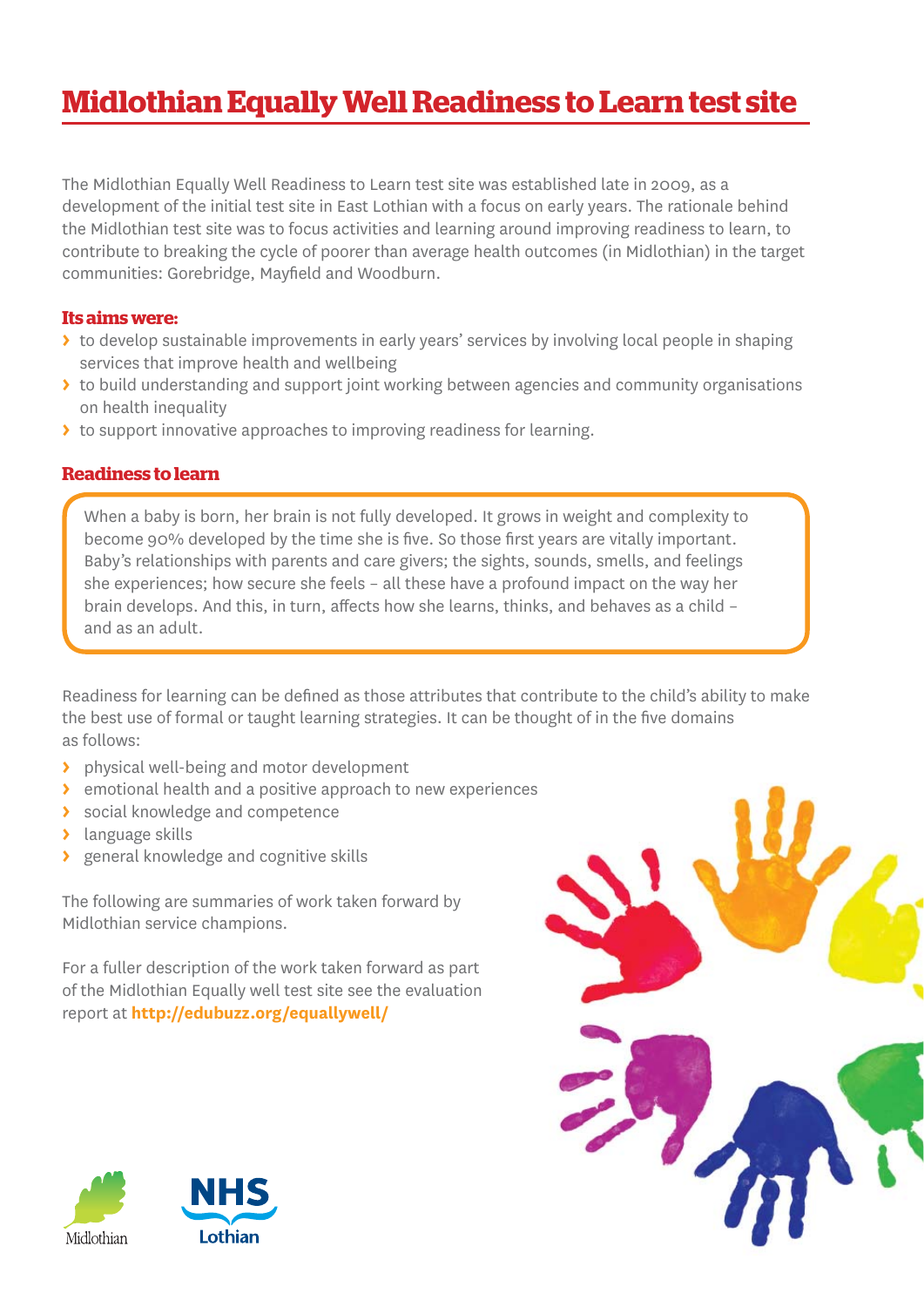### **Baby T.R.A.P.P**

### **Together Reaching at Positive Parenting**



Kate Downey Midlothian Service Champion

#### Kate's role

Co-ordinator of Midlothian Sure Start, Family Reachout (Family support of Pre-birth – three).

#### Kate's experience of being a Service Champion

Midlothian Equally Well Group Attending Active Learning Set

#### What you did and who you worked with

We started up a young mums to be - ante natal group, which the parents called Baby T.R.A.P.P. This was for young mums to be and their families. Sessions included attachment, parenting, the value of storytelling and rhymes, first aid, breast feeding and healthy eating, question time with midwife, jewellery making and pamper sessions. Additional support was provided by Midlothian Surestart where it was felt to be necessary including intervention when signs of ante natal depressions were beginning to emerge. The response from the girls and their families has helped. The first group's babies have all been born and we are now working with a second group.

#### Impact - what it achieved

Ante natal group to prepare parents to support children and become positive parents which in turn improves their readiness to learn.

We provide Peep Two group. This encourages parents/ carers to support their literacy and numeracy.





#### Evaluation - what people have said - children, families, other staff

'Baby Trapp is a credit to every family and we are thankful for all help and support'

'Baby Trapp is a lovely place to come for first time mums. The help, support and all members of staff are great I have learned a lot since coming.'

#### The Future

The ante natal group are continuing. We are going to introduce "Mellow Bumps" a teenage parenting programme to the group.

Peep groups are continuing on a rolling programme.

**Midlothian Sure Start** A quality support service to families with very young children in Midlothian



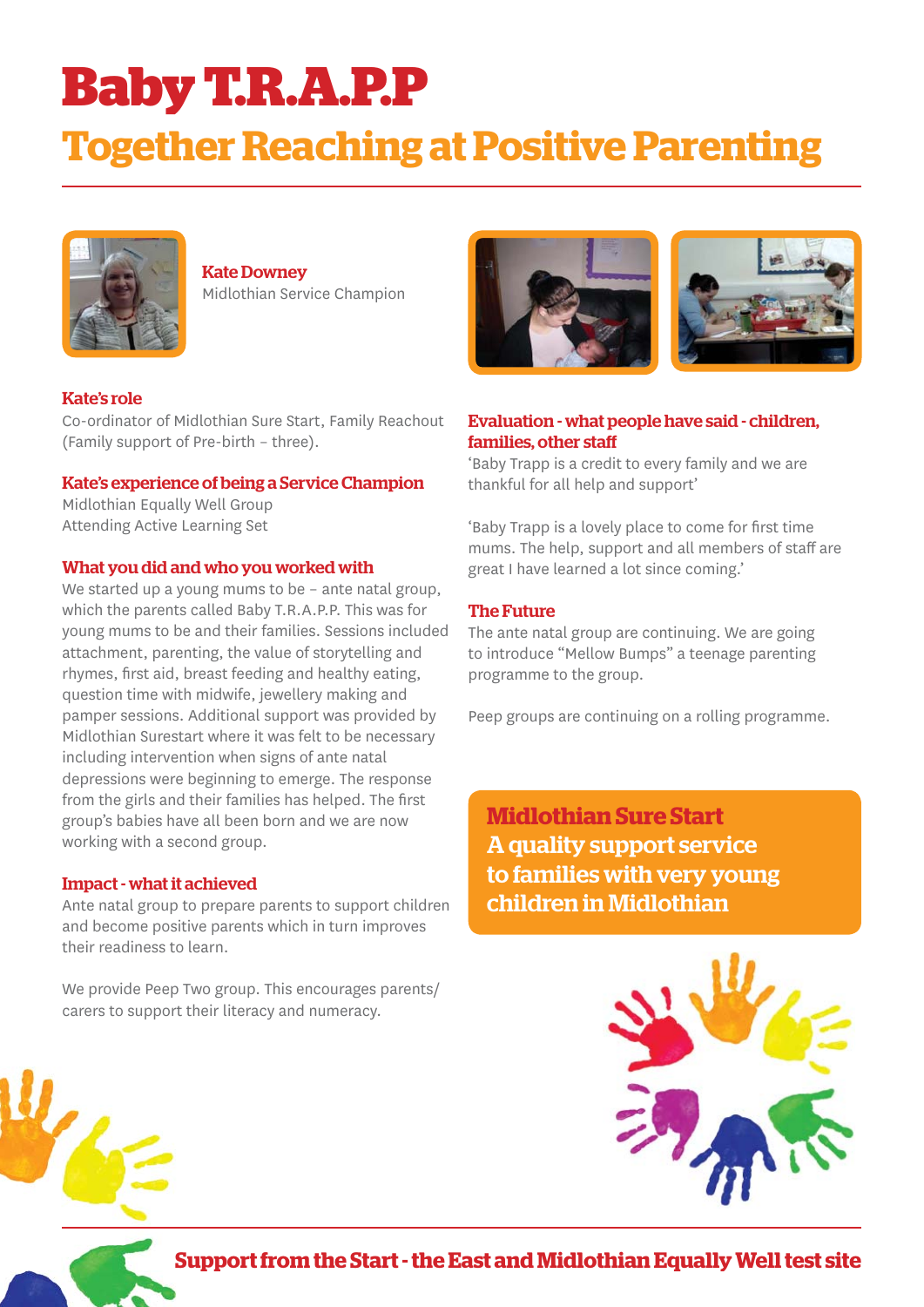### **Play in the Park Midlothian**







#### Mary Blair & the Play in the Park team

This is some of the multi-disciplinary team who delivered the Play in the Park projects: Children and Families Communities and Support services, The Voluntary Sector, Lothian and Borders Police and NHS Lothian.

#### My Role

I am a Community Learning and Development Worker. This means that I work with young people, adults and community groups across Midlothian. This has given me the opportunity to make the links that have been so important in promoting the Equally Well agenda.

#### My experience of being a champion

Being a champion has given me the chance to meet and spend time with practitioners from other fields. This has added to my knowledge as well as helped me become more effective in my job by building stronger partnerships for future work.





#### What you did and who you worked with?

Play in the Park is a project for local families, which is planned, organised, coordinated and delivered using a multi-agency approach. Local families, with children under the age of 12 who are identified as being most vulnerable. are referred to the project, which has an emphasis on participation and community. The project aim is to bring families together to play, have fun and learn new skills.

A total of 12 sessions were held over July and August, 4 in each area. 34 families attended over the whole project 16 families in Woodburn - 10 families in Mayfield - 8 in Penicuik Overall 91 Children and 37 parents took part.

#### Impact – what it achieved?

- **>** The choice of activities meant that the children were never just sitting around
- **>** There was a real mix of children and adults with a variety of abilities and they all joined in together and supported each other
- **>** Massive benefits in relation to communication with people in the communities
- **>** Increases the chances of building relationships with parents and young people alike
- **>** Children and families had the opportunity to see that some of the (statutory) agencies were not scary people
- **>** Meeting other workers and making contact with other groups was invaluable

#### Evaluation - what people have said - children, families, other staff

It's an excellent idea, loved the enthusiasm and learned new things"

"It was good for my child, who because of her disability gets into trouble a lot. It was good for her to be in an environment that was more understanding of her difficulties."

"I put on a brave face – broke ice for myself and opened lots of doors"

It was good to be able to participate in a project that was free, and that provided a wide range of activities

#### The Future

We ran another session in the October break and are now planning one for the February Break.

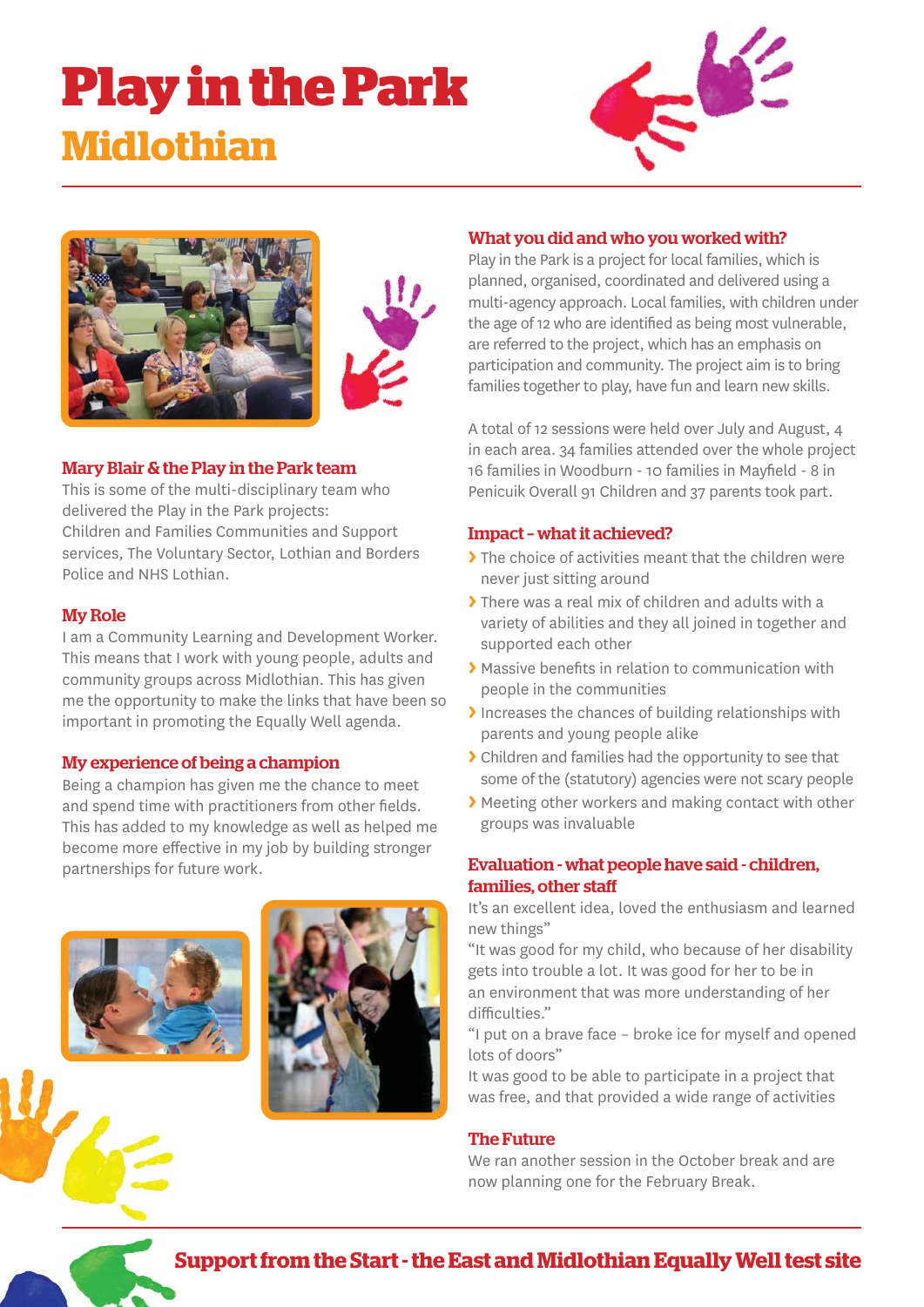## **Music and Me**



#### Chris Saddler

Education Support Officer



#### **Background**

'Music and Me' is a new resource for Nursery staff that explores effective ways of using music to develop a wide range of emotional literacy and pre reading skills. It was piloted and developed as part of the Equally Well test site.

 The programme takes an intuitive approach to music making and is designed to include everyone, regardless of their level of musical ability.

#### Impact - what it achieved

We have trained a number of staff from 22 nursery classes and Partnership Centres. This includes 2 nursery schools with apx 120 pupils in each and a total of 1000 plus pupils potentially involved.

The programme was so popular we offered as an additional CPD session to all LA nursery settings & partner centres. Delegates were charged a fee to cover David's time.

A follow up project aims to consolidate the roll-out of the programme with group music sessions in nurseries led by the author of the resource, musician and composer David Trouton.

Possible reprint of resource for further training

#### Evaluation - what people have said - children, families, other staff

Feedback from staff has been very positive and all see the resource as highly accessible and relevant for use with young children.



Nursery children from Wallyford at the launch of the new 'Music and Me' resource

A follow up project aims to consolidate the roll-out of the programme with group music sessions in nurseries led by the author of the resource, musician & composer David Trouton.

#### The future

A bid was made through creative Scotland funding and each Nursery will receive 2x1/2 day visits:

In visit 1 DT will work through the activities with groups of nursery children and with the help of nursery staff, illustrating the use of the resource material and developing confidence in staff to enable them to deliver lessons themselves.

In visit 2 DT will observe staff using the Music and Me material & offering support and advice on its use. Hope to capture participation by children staff and possibly parents and produce example of good practice. This resource certainly supports from the start, core curriculum of Literacy Numeracy and Health & Well being. Also creativity, musicality cognitive development, expressive arts and social studies.

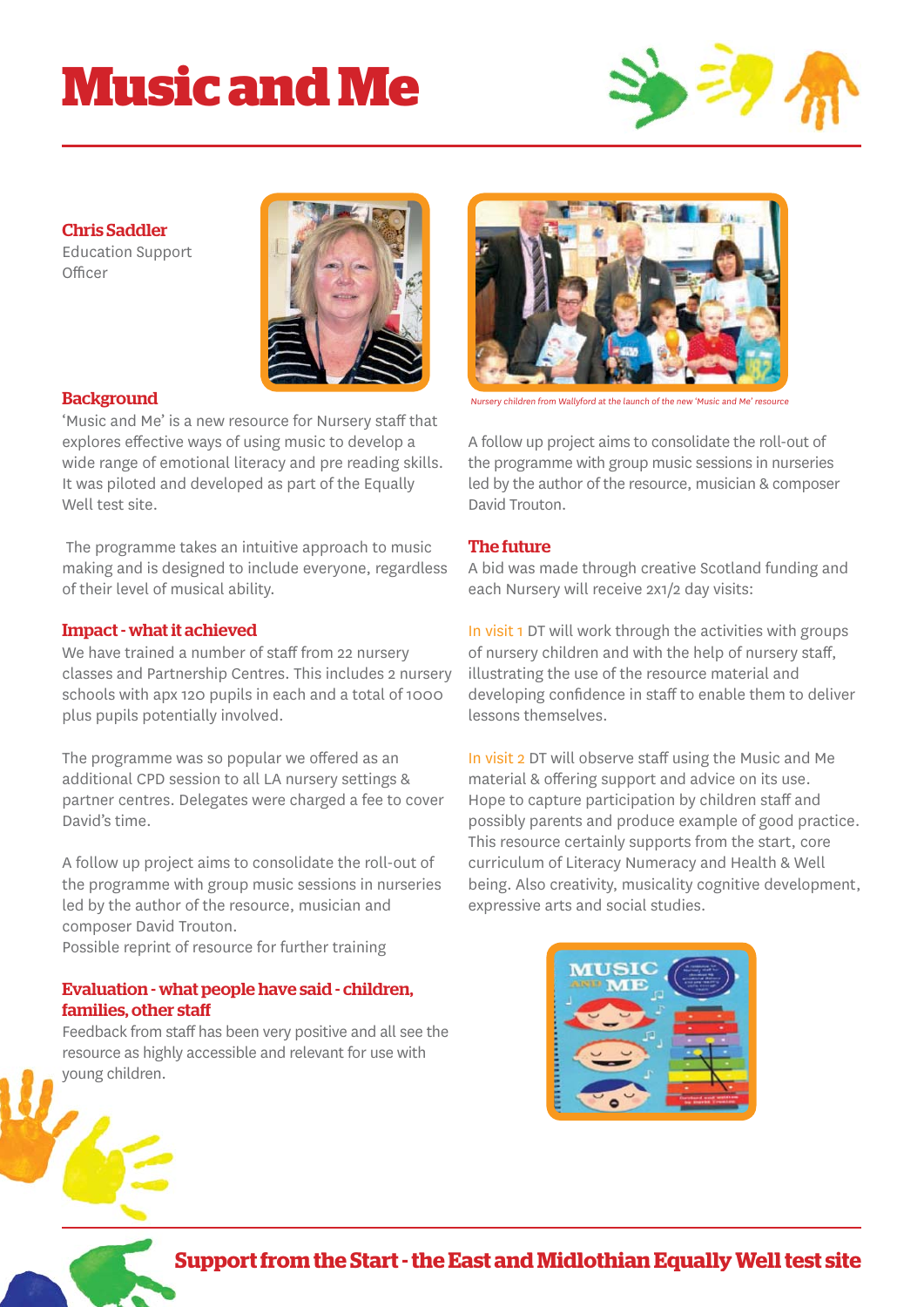### **Improving the health of the next generation Raising awareness of breastfeeding in schools**

#### Steering Group

**Joanna Taylor,** Head Teacher, Whitecraig Primary School, East Lothian

**Lesley Walker,** Senior Health Promotion Specialist, NHS Lothian

**Carolyn Worlock,** Infant Feeding Advisor and Service Champion, NHS Lothian

**Nicky Neighbour,** Antenatal Practitioner and Community Champion, NCT

**Lisa Hobson,** Health Co-ordinator, Gorebridge Primary School

#### Your Experience of being a Service Champion

"The best bit about being a Service Champion is definitely the partnership working – it's been really positive and great to work with so many other people"

"I have enjoyed meeting other Champions and looking for opportunities to work with them to provide an improved service"

#### Project Aims

Breastfeeding as a choice for feeding babies to six months has very clear health benefits for both mother and child. However, there is a clear difference between communities in East Lothian and Midlothian in breastfeeding rates. There are undoubtedly many reasons for this – but a part of the explanation is cultural. The aim of this project was to raise awareness of breastfeeding as a healthy option through classroom delivery of Curriculum for Excellence Health & Wellbeing, and to begin to 'normalise' breastfeeding in areas with lower rates of breastfeeding.

#### What You Did and Who You Worked With

- **>** Set up a steering group to develop a resource for primary schools which would enable teachers to integrate breastfeeding into the curriculum, from nursery to primary seven.
- **>** Researched what resources were already available, and colleagues in Fife shared a resource they had developed. This gave us a good head start.
- **>** Created a 45 page Teachers' Guide, linked to Curriculum for Excellence and including suggested activities for teachers, and a 'story sack' for use in nurseries containing toys and books to support parents in beginning to talk about breastfeeding
- **>** Created a resource box, supporting CD-Rom and ½ day training programme with input from a range of specialists
- **>** Gathered information on knowledge, awareness and attitudes from school staff
- **>** Delivered training to staff at two pilot schools, Gorebridge Primary in Midlothian and Whitecraig Primary in East Lothian
	- **>** Introduced parents to the programme at parents' evenings at both schools
	- **>** Developed links with Community Learning andDevelopment to explore the possibilities for further work with parents and families



#### Impact—What it Achieved

- **>** Received positive feedback for the Teachers' Guide and resource box
- Increased awareness of the benefits of breastfeeding to mother, baby and society, and of attitudes and barriers to breastfeeding within society
- **>** Increased knowledge of how breastfeeding works and confidence in ability to deliver classroom resources
- **>** Initiated a dialogue within two pilot school communities about breastfeeding, and supported staff to deliver sessions in the classroom
- **>** Raised awareness of the Breastfeeding Friendly Premises initiative

#### Evaluation—What People Have Said—Children, Families, Other Staff

Evaluation of this project is ongoing. Staff members from both pilot schools have completed the Iowa Infant Feeding Attitude Scale and it is intended that they complete this again once the programme has been delivered in class. This will potentially give a measure of changing attitudes. Evaluations of the training sessions have been positive, and parental support for the project has been very evident from informal chats and interest levels at parents' evenings. The Teachers' Guide includes a worksheet which will gather information from children at all stages on their learning, attitudes and enjoyment.

"Furthered my own understanding of choices available and myths" "Very informative….the teachers guide and exploring resources was most useful"

"I feel more confident that the level I would teach this at is okay"

#### The Future

- > Offer nurseries and other early years settings the 'story sack' resource and training
- **>** Roll out the programme to all East Lothian and Midlothian primary schools, beginning with those in Support form the Start target areas
- **>** Further develop work with parents
- **>** Complete evaluation and share the learning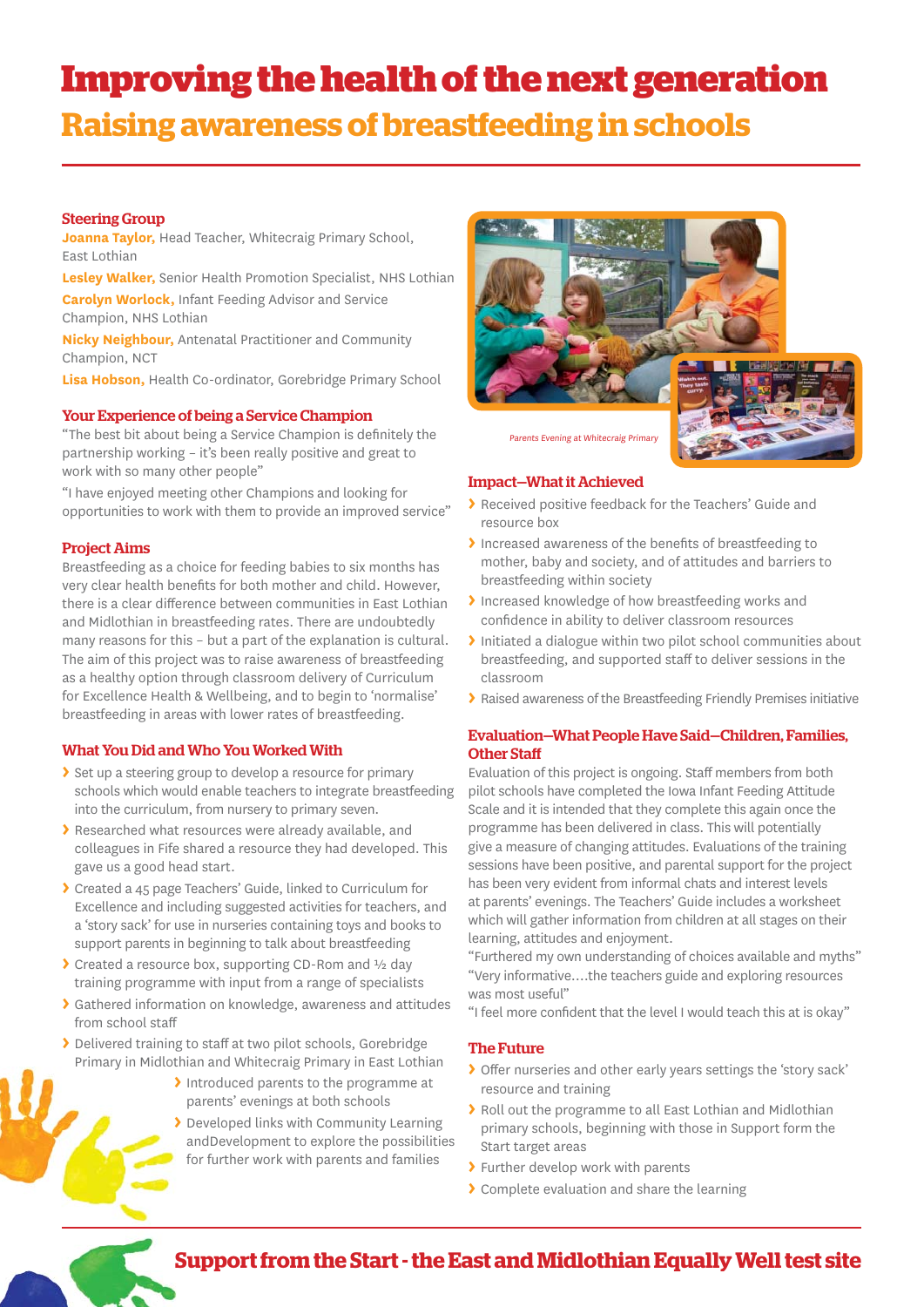# **Robert Scott**

### **Mayfi eld & Easthouses Development Trust**

#### Robert Scott

#### Your Role

I manage Mayfield and Easthouses Development Trust. We run a number of Community projects within Mayfield, including co-ordinating the PEEP group in Partnership with Midlothian Sure Start and Homelink Teachers.



#### Your Experience of being a Service Champion

I have had a great experience as a champion and the support I got from the other champions through working together was the best thing. We achieved more together than we would have done on our own.

#### What You Did and Who You Worked With

We created a PEEP group in Mayfield in partnership with Midlothian Sure Start and Midlothian's Homelink Teachers. The PEEP group was for children from babies through to 2 year olds and gave them a flying start to life, through giving them the best start to education.

#### Impact—What it Achieved

The PEEP group helped children develop through stories, play and song. Parents also found they developed too, by learning how to play and sing with their children in new ways.

### **"We achieved more together than we would have done on our own"**

#### Evaluation—What People Have Said—Children, Families, Other Staff

#### Parents said:

"It's great to see how far my daughter has come on in these first few months"

"I thought I would be able to sing to my baby when he was born, but I had forgotten the words of the songs my mum had sang to me, it was great to learn new songs to sing."



#### The Future

The future is bright in Mayfield, with 3 established PEEP groups, helping babies move on to the ones and then on to the twos group. Parents can really see the difference PEEP has made in their children's development, which is great.

These groups are well and truly on the map, making a big difference to the lives of the children and their parents.



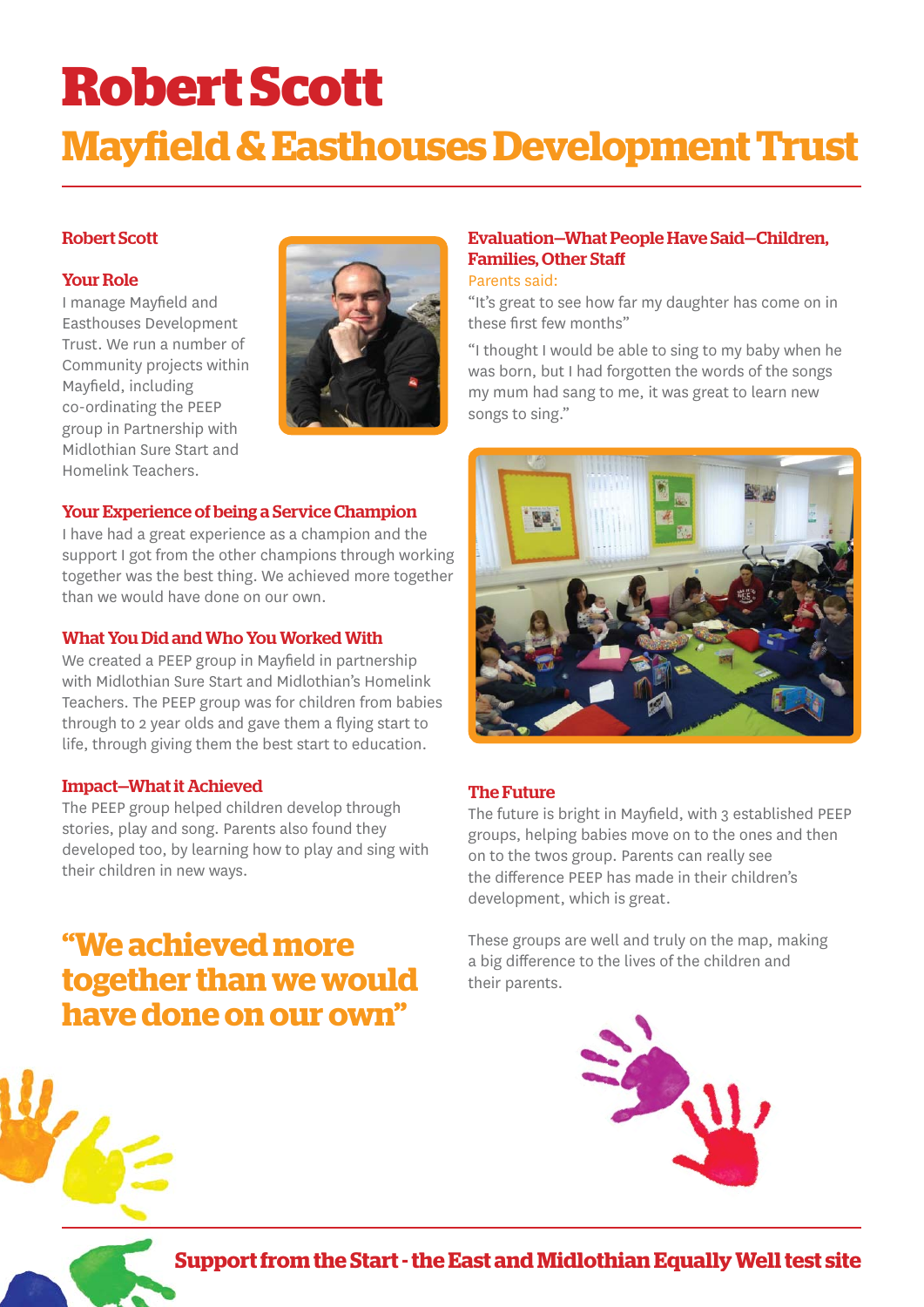### **Tricia Di Duca Nature Nuture Lawfield**



#### Tricia Di Duca

#### Your Role

Organisation of equipment and coteaching. Liaison with parents/carers.



#### Your Experience of being a Service Champion

It has been particularly satisfying to be part of this ongoing project and to acknowledge and witness the amazing amount of learning and development gains by the children over the four week blocks.

This project definitely helps build the four capacities of the Curriculum for Excellence of successful learners, confident individuals, responsible citizens and effective contributors.

#### What You Did and Who You Worked With

Support from the Start funding facilitated the following:

- **>** Training in Nature Nurture for Nursery teacher
- **>** Teacher cover for 1 day per week
- **>** The purchase of waterproof jackets, trousers and wellington boots which has enabled us to take 20 children each week to our base camp
- If We designed the project to offer each pre-school child and each P1 child to attend 4 sessions and to run the programme throughout the first two terms
- **>** Parents/carers were invited to attend

### **"It has been particularly satisfying to be part of this ongoing project"**

#### Impact–What it Achieved

The main aims are as follows:

- **>** To present maths and literacy in a real life context
- If Active learning and enhanced fine and gross motor skills
- **>** Knowledge of local environment
- **>** Children learn about risk taking
- **>** Imaginative play opportunities
- **>** Children learn to appreciate nature
- **>** Children develop independence skills and responsibility
- **>** Development of positive relationships
- **>** Offering direct experience of differing weather conditions and seasonal change
- **>** Opportunities to be creative
- **>** Development of sensory experiences

#### Evaluation–What People Have Said–Children, Families, Other Staff

Weekly evaluations are being collected and recorded and many of the above aims have been achieved. We will be writing up a full report at the end of the project, which will include evaluations from children and parents and carers.

#### The Future

It is hoped to continue to offer this programme to all pre-school children and P1 children throughout each school session.



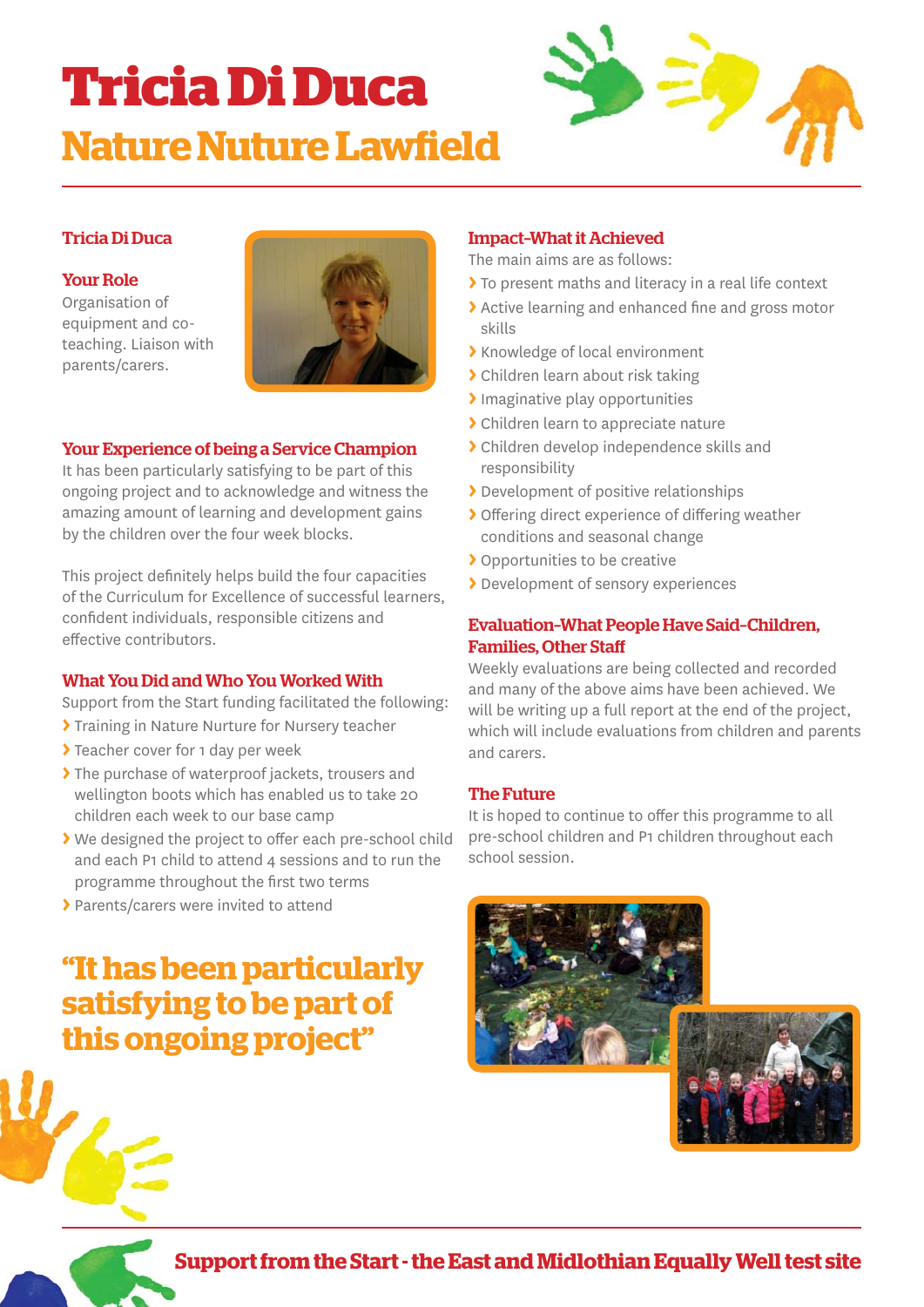### **Tricia Di Duca Storysack Mayfield/Lawfield**



#### Tricia Di Duca

#### Your Role

The co-ordination and management of each stage of the process from planning to implementation.



#### Your Experience of being a Service Champion

It has been enormously satisfying to have been given the opportunity to develop and successfully complete this project in the time scale of three months. The impact of Storysacks has been well documented over the years and I very much look forward to the children enjoying these beautiful resources for some time to come, hopefully contributing positively to the development and outcome of a love of reading.

#### What You Did and Who You Worked With

A Storysack is full of stimulating resources which capture a child's interest by bringing books to life and provides parents and carers with resources which help them to enjoy reading with their child at home. We concentrated on two main themes: Health and Wellbeing and Storysacks which evolved from children's interest in Nursery topics.

Generally, a Storysack contains:

- > A good quality fiction book
- > A non-fiction book related to the theme of the sack
- **>** Soft toy main characters or artefacts
- **>** Props relating to the main theme of the story
- **>** A parent prompt card with suggested ideas for parent/ child interactive reading
- **>** A language or maths game/activity linked to the theme
- **>** A poem, song or action rhyme
- **>** A contents list





There was good and effective partnership working with staff from Mayfield Nursery School, and Lawfield Nursery Class, Home Link teacher and parents and carers resulting in the successful completion of sixty Storysacks. The project involved planning the themes, and contents, resourcing, implementation and the successful launch of the Storysacks.

#### Impact—What it Achieved

#### Storysacks aim to promote:

- **>** A positive attitude to reading
- **>** A love of books talking and listening opportunities
- **>** Communication skills
- **>** Phonological awareness through the provision of the poetry, rhyme card
- **>** Problem solving skills, mathematical concepts and social skils through the provision of games, puzzles, etc

#### Healthy Storysacks aim to:

- **>** Develop knowledge, understanding and attitudes towards physical, emotional, and social well being
- **>** Promote positive aspects of healthy living
- **>** Encourage participation in activities related to health promotion
- **>** To adopt a healthy lifestyle

#### Evaluation—What People Have Said—Children, Families, Other Staff

- "We love Storysack day!"
- "I can't wait to open the Storysack and find out all the great things inside"
- "I never knew my child could sit still for so long playing and listening to the story"
- "I love the Pirate Storysack"
- "Please, please remember my favourite one is The Gruffalo!"
- "Thanks for giving us the chance to enjoy the Storysacks, they are just fab!"

#### The Future

- **>** To continue to run and enable parents to continue to run, and replenish the Storysack lending library
- **>** To further develop Storysacks on themes relevant to Curriculum for Excellence outcomes
- **>** To continue to evaluate the Storysacks
- **>** To fundraise to replace lost or damaged resources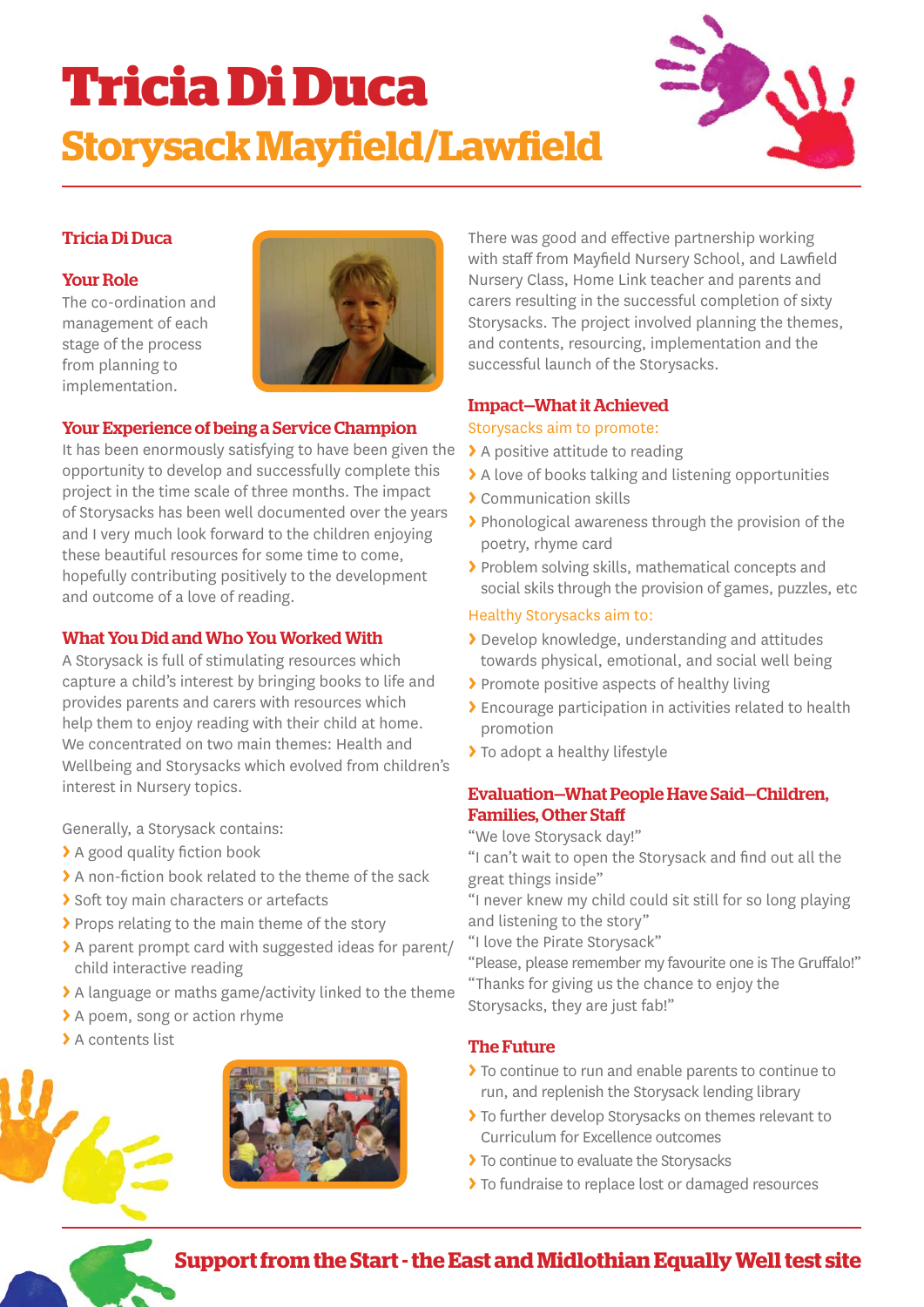### **Tricia Di Duca PEEP Project Mayfield**



#### Tricia Di Duca

#### Your Role

Participation at the planning stage, cofacilitating the Baby Group, and attending regular meetings to share ideas, resources and to plan further



development and provision of Peep in the area.

#### Your Experience of being a Service Champion

Being a Champion on the Support from the Start project greatly enabled the success of the Peep provision in the test site area. The opportunities to network with colleagues and given the time to do so has been of enormous benefit to us all. The partnerships formed through this process will be long lasting and we all look forward to the continued success of Peep in the Mayfield and Easthouses Community.

#### What You Did and Who You Worked With

The successful provision of a Peep programme for Babies, one year old and two year old children in Mayfield and Easthouses Community, giving support to parents and carers to provide their children with the best start to learning through sharing songs, stories, discussions and play opportunities. Additionally, a Peep group for transition to Primary School was established and was very successful in engaging both children and parents. Further information, including evaluation of the programme, can be found at **www.peep.org.uk**



Effective partnership and collaboration was established with Mayfield and Easthouses Development Trust (MAEDT), Midlothian Surestart, Home Link teacher, Nurseries, Peep co-ordinator and Peep leaders.

#### Impact—What it Achieved

- **>** Success in setting up the three groups in the area,
- **>** Increasing numbers attending each group
- **>** Access to high quality resources and delivery of the programme
- **>** Sharing of expertise and experience
- **>** Sound planning for each group

#### Evaluation—What People Have Said—Children, Families, Other Staff

"It is great to meet other Mums and to see my child interacting with other kids."

"My child loves the music, rhythm and singing. He is more confident around strangers"

"We love to sing at home now and it never fails to bring a smile to my baby's face"

"The Peep group has made a huge difference in the way that we spend time together at home and has made me more aware of my baby's development."

"It has been great for my child to spend time with other babies her age and for me to learn new songs. "

#### The Future

- **>** Termly meetings of all partners to plan and evaluate the programme
- **>** Continued sharing of resources and ideas
- **>** To continue to develop links with pre-school provision in the area
- **>** To continue to develop links
- **>** Invite further input from Health and Educational professionals
- **>** Continue to evaluate at the end of each term to inform future planning
- **>** Joint Peep celebration at the end of the school year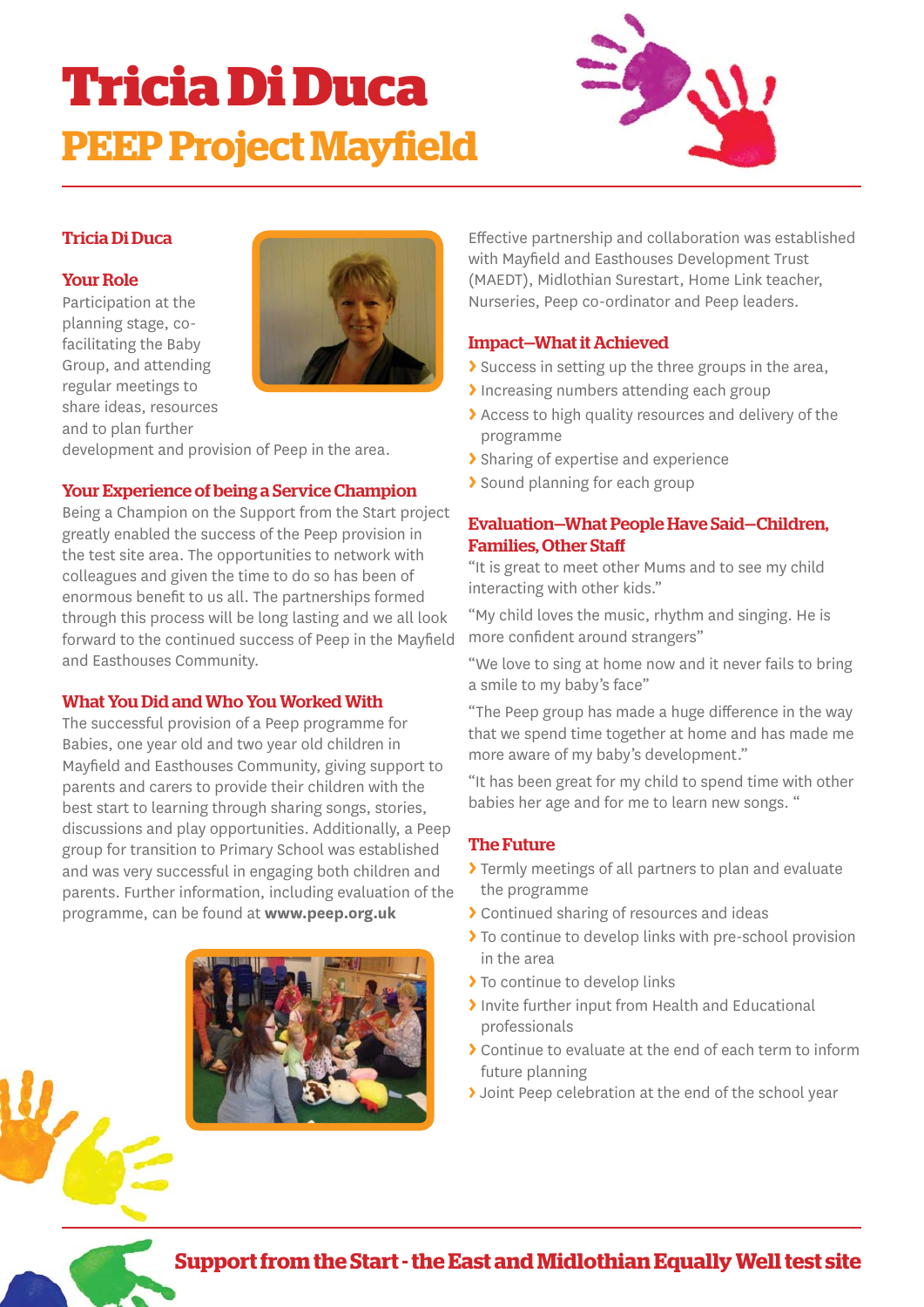### **Tricia Di Duca Transition Project Lawfield**

#### Tricia Di Duca

#### Your Role

Liaison with staff. planning, management, recording and evaluation of both successful events.



#### Your Experience of being a Service Champion

All in Lawfield were very grateful for the funding to be able to offer further opportunities to enhance, improve and add to our transition procedures and policy. It was very satisfying to be able to manage these very successful and enjoyable events.

#### What You Did and Who You Worked With

All at Lawfield PS recognise the fundamental importance of achieving a successful transition from Nursery into Primary school and are aware of the impact a change in physical environment and changes of staff can have on learning. Lawfield PS had a well defined transition policy in place which aimed to ensure that the children have a seamless and happy transition from Nursery to Primary school, that there was continuity in learning, that the children had opportunities to become familiar with the P1 environment and that we created opportunities to build and enhance home school links and our partnership with parents and carers. Each of the initiatives has been designed to contribute to the development of the CfE capacities of successful learners, confident individuals, responsible citizens and effective contributors.

Nursery staff, P1 staff, school management team and the Home Link teacher worked together to further develop the Transition process by planning two additional elements:

#### Healthy Breakfast for all P1 and preschool children and parents/carers

This initiative was designed to improve readiness for learning particularly in the domains of physical well being and social competence. We chose to invite the children to a breakfast at 9.00 am which will fulfil the need to familiarise the children with the dining hall environment, dining hall staff etc within a more social and relaxed context than the very busy lunch time.

#### Celebration of Learning Event: Joint trip to East Links Farm for all Nursery and P1 children

It was hoped that this initiative would improve readiness for learning particularly in the domains of physical well being, social competence and emotional maturity

#### Impact—What it Achieved

- **>** Enhanced home/school links
- **>** Increased opportunities for buddies to meet
- **>** Share healthy recipes
- **>** The provision of role modelling opportunities
- **>** Familiarity of the dining hall environment for the pre-school children
- Increased children's confidence to use the Breakfast Club

#### Evaluation—What People Have Said—Children, Families, Other Staff

"It was great for my son to know where he was going to have his lunch"

"This was a great experience for my child and will not be so daunting on the first day he has to have a school dinner"

"I thought everything was a great idea and definitely helped my child to be not so fearful about starting school!"

"Excellent, marvellous day out and a great end to my child's year at Nursery! He was also able to meet other P1 children and start other positive relationships"

"These were great opportunities for Nursery and P1 children to get together"

#### The Future

We have plans to:

- **>** Continue to develop transition policy and events
- **>** Involve parents/carers, staff , children in the organisation of transition events
- **>** Further develop opportunities to integrate Nursery and P1 children
- **>** Fundraise to subsidise these events
- **>** Share our policy and procedures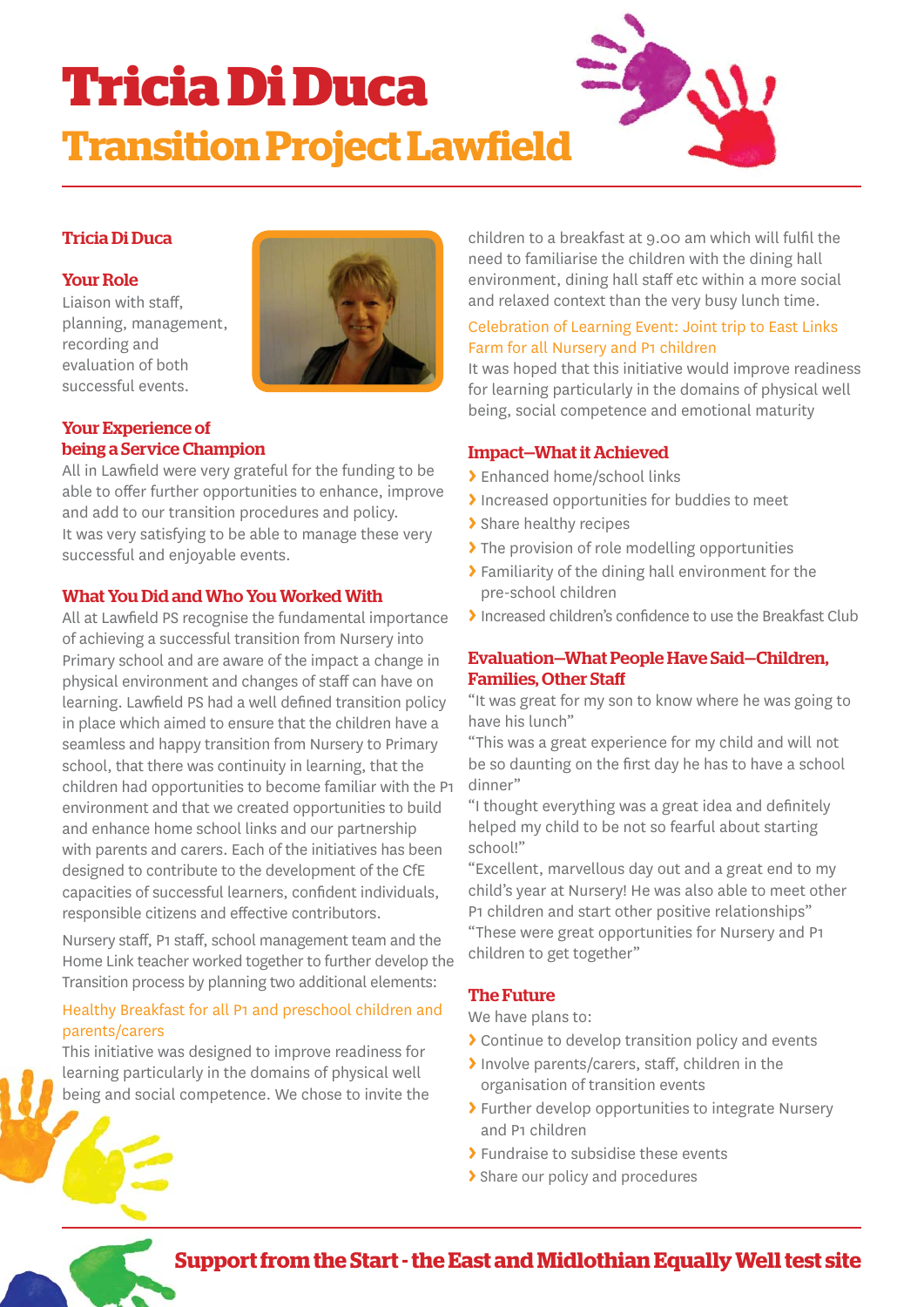# **Baby Rolling On**



#### Yvonne Hall

Centre Co-ordinator of Midlothian Sure Start (Hand in Hand). Within my role as Service Champion, I along with my team support families who have had a new baby to be empowered and build resilience.



#### Impact & Achievements

An awareness of early reading and interaction allows babies to become more socially aware. Through treasure baskets a sense of sensory awareness becomes richer and opens up a new world to explore.

#### What We Did and Who We Worked With

After the retirement of medical staff within our local medical centre we worked closely with the health visitors to continue delivering baby massage sessions. We felt that this was a need within our community and wanted to bridge the gap. We approached new parents and felt that they needed more so we developed the "Babies Rolling On" programme to meet these increasing needs.

We deliver small informal factual sessions to new parents on baby brain development, first aid, treasure baskets and weaning and baby massage and rhyme time.

By doing this we enhance parental confidence and self esteem which in turn promotes good attachment with baby through positive touch and praise.



#### Evaluation—What People Have Said—Children, Families, Other Staff.

"The information about weaning, brain development and first aid was all new to me. In fact the whole course has given me so much confidence in all the topics covered". "This course has been great – there really isn't anything else in the local area. Good to learn about baby development – importance of play – treasure basket, reading etc. Weaning session good to as I don't get advice from anywhere else other than friends".

"The importance of developing my baby through stimulation, play and interactions as a result of brain development session. This was supplemented over the weeks with extra information and practical examples". " I have learnt how to play with my child in a way that will

stimulate him mentally".

"I have learnt so much it is difficult to share just one thing. The baby massage was fabulous and gave me confidence handling my new baby. It was also the first time I went out and met new mum's on my own. A big milestone. The first aid was interesting and so important to know".

" The treasure basket idea is fab and I know that you do not need to buy expensive toys for baby, a few clothes pegs and tea strainer will do the job just as well". "The most important thing that I felt I learnt was the course on the first aid and

the purpose of the treasure basket and what to put in it". " I suppose the most valuable was the baby first aid, it was so good to learn the key steps should our baby get into difficulty".

#### The Future

Requests have been noted for development of a resource library for parents to access books for further information on their babies' development or weaning. This is currently being looked at.



We plan to continue the course as it is at present however, through communications with parents who have successfully gone through the programme, the length of the course will be extended to include child development and or incredible years to continue with the theme of positive parenting from the start. We are also in talks about extending the information to include colic.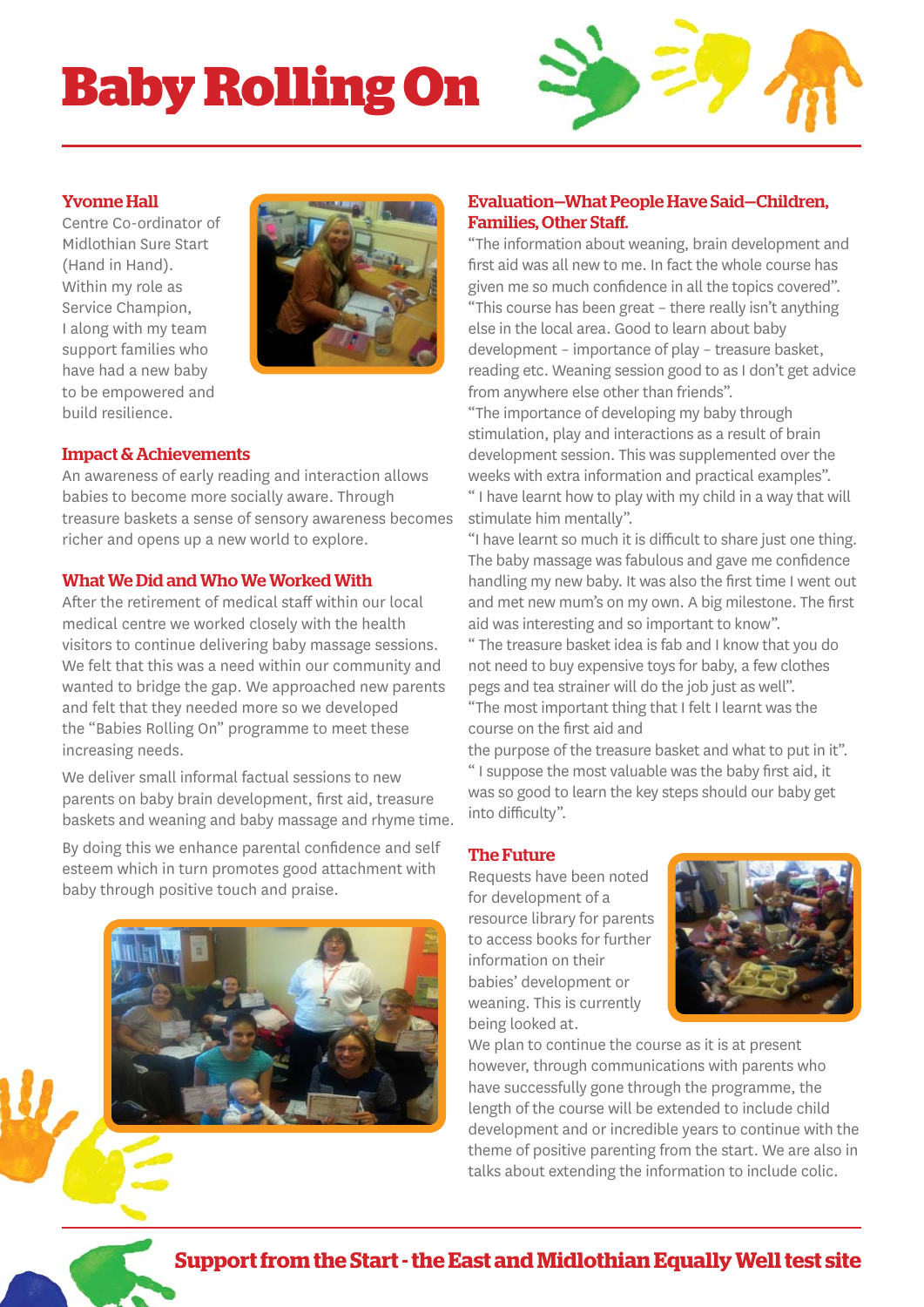### **Burst N Books**



#### Champions Name

Isobel Allen - Mayfield Library Manager

#### Background To Project

The aim of the project was to support and enthuse male readers (targeting boys aged between 6-8 years old whose reading ages were below their chronological age) by producing kit bags (based on the idea of storysacks) available for lending from the library. The boys were to be actively involved in all aspects of the development of the project. The development fund enabled this project to go ahead and we are very grateful for this as we thought it was a pipe-dream

#### Action Plan and Partners

- **>** 8 boys selected from Primary 3 & 4 at Mayfield Library to be involved in the steering group
- **>** parents from the school were invited to join the steering group
- **>** the group met for regular sessions at the library over a 3 month period. Over that time we had lots of activities, discussion and outcomes
- **>** the group decided on a total of 20 topics for the bags and the type of bag to be used ranging from Trick Tricks to Silly Science
- **>** the brand name "burst n books" was decided and the illustration for the logo was designed and sent to a local company for printing
- **>** books, dvds and games were chosen from the internet and including a visit to Toys R Us for the 20 kitbags
- **>** the children and parents had great fun making up the kitbags
- **▶** we had a very successful launch at Mayfield Primary on Friday 4th May at their assembly
- **>** we had the help, commitment and masses of enthusiasm from the boys, parents Leigh and Mary, teachers from Mayfield Primary School, Fiona Maher (Arts & Creativity Team Manager), Stephanie Heasman ( Malani), Rachel Dryburgh (Schools Librarian), Ed Jupp (Library Assistant) and the staff at Mayfield Library

#### Impact & Achievements

Through a small scale project the impact has been far reaching, affecting pupils, staff and parents, as well as the local community. Pupils involved directly the production of the kitbags used a range of essential skills e.g. teamwork, cooperation/collaboration, listening and talking, decision making, designing, using IT, managing finances during the process which in turn increased general confidence levels and self esteem. The boys involved have shown great pride in their achievements of producing the kitbags. Staff and teachers involved have also gained in confidence, as this was a unique experience working with parents and community members and other partners. Boys and teachers at the other local schools have been made aware of the kitbags and are now borrowing the bags and during June and July 80 bags have been borrowed. This was a great achievement for all involved and we are all so proud to have been part of this project which is now an integrated service at the library.

#### Evaluation

We asked the boys in the steering group what there thoughts were on coming to the library for the project:

 "We made up names for the kitbags. I liked having an important job" "We get to do fun things with books that we like!"

- "I like doing extra work in the library. It is good fun!!"
- "I like coming to the library to do a special job"

#### Every time a kitbag is issued the child or the parent completes and evaluation form and from there we are able to get some comments which included:

Boys returning the Kitbags:

Burst N Books: Food Glorious Food "The information book helped my mum to cook food and I played the game with my brother. I really enjoyed it and I'm taking out another bag!"

Burst N Books: WWE "It takes a lot of hard work to be a wrestler – the DVD was awesome"

Burst N Books: TerribleT-Rex "the book was very interesting it told me stories about dinosaurs ages ago – my best burst n book so far"

Burst N Books; Not Bored Games "loved the game and the book think its great idea"

Burst N Books: Mental Maths "the game I liked the most – good for helping with adding numbers"

Burst N Books: Deadly 60 "everything was awesome, so every time I bring one back I will get another!"

#### Other comments from parents, children and staff include:

"As a parent the kitbags are amazing and the topics are so relevant and up to date that boys will want to take them home. Great incentive to get boys reading"

"Definitely encouraging boys to read and they are very excited about taking out the kitbags, normally they would go straight to the computer. Burst N Books are offering boys' material which interests them and engaging in conversations about what they have just read is fantastic" library staff

#### The Future

To continue to promote bags and ensure they are used to full capacity. Secure further funding to roll out programme with another set of 20 bags and/or across the library service as a whole. Pupils from the pilot could help coach new teams of "Burst N Books" producers, and perhaps involve girls with the benefits of refreshing and extending current bags. Monitor progress of pupil reading ages in the short,



medium and long term to assess impact on their attainment in this area. Promote achievements of the project in Midlothian in the educational media. Hopefully the children will continue to enjoy using the "Burst N Books" and contribute to their literacy skills and love of reading. A huge thanks to everyone involved for all their wonderful contribution – wouldn't have succeeded without you!



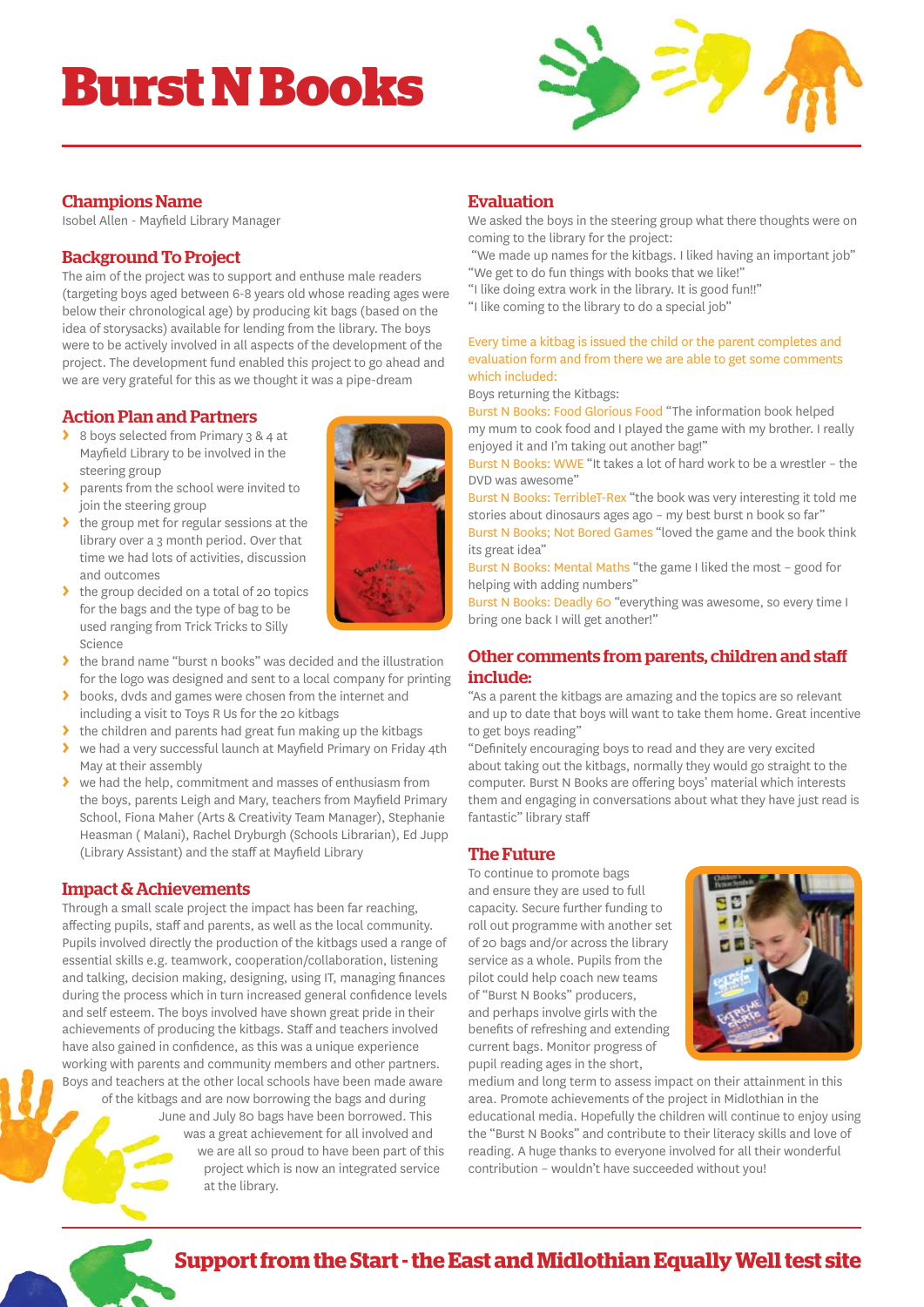# **Using 'Loose materials' for Play and Learning**

#### Kate Downey

My role as Centre Co-ordinator was to facilitate the opportunity for staff at Family Reachout to take part in Loose Materials Training provided by Grounds for Learning



and support staff to implement what they had learnt from the training.

The aim of this was to enhance learning opportunities and experiences for the children in our care using the garden. The staff at our sister centre Stepping Forward joined us on the training. This has been a unique opportunity to build on skills and learn new ideas on how we encourage our children to learn and have fun outdoors.

Family Reachout and Stepping Forward are both Midlothian Sure Start Centres whose aim is to provide a quality service for families with young children.

#### What we Did & What it Achieved

Here is are some of the things they have been doing: Stepping Forward

"By placing pipes and tubes in our large sand pit we have created the opportunity for self-led learning where the children learn social skills for example sharing, team building and problem solving."

"The staff and the children have also been making a bug hotel, where the children will be able to observe mini beasts with their giant magnifying glasses. We have planted two different apple trees; this means that we can now pick fruit from three apple trees and a plum tree. We are now looking to develop a grassed tunnel (like telly tubbies) having just taken delivery from local roads dept. some large piping and tunnels"

#### Family Reachout

After completing the Loose Materials Training, staff began to gather a mixture of pipes, branches, sleepers, ropes, stones, buckets, cable reels, tyres and a whole lot more. The garden has been transformed and sometimes looks like a building site, but the play has been amazing. Like the staff at Stepping Forward we are out in all weathers

enjoying the outdoors. For example, the children have been working out how to build bridges and cross them safely with the logs. They have hunted for the stones with trowels, they have used stones with letters painted on to find the initial letter of their name. They have problem solved in how to build and balance pipes to make a water way. Their readiness for learning is being stretched in new ways and the bikes are no longer dominant. It has been noticed by staff that the children are actually using their imagination a lot more and are starting to use new language.

#### Evaluation—What People Have Said—Children, Families, Other Staff.

"Whoa!"

"The garden looks like a great place to learn." "It is really encouraging to see how enthusiastic the staff are in the garden and this clearly is expressed in the

children's play and their freedom to explore and learn in new ways."

"Our garden is like a canvas ."

"This is just brilliant."

"The children are always asking to be out in the garden now." Stepping Forward say "The training has meant that we are better equipped for helping children to learn more about nature and how to play with natural things using small 'loose materials' for example, wooden coins, pipes, tubes, drain pipe etc. By using 'loose materials' we are creating a stimulating environment where children are given the opportunity to explore many

#### The Future

At Stepping Forward's garden is well established and they will continue to implement the Loose Materials style of play in their garden.

Here at Family Reachout I am in the process of having a garden designer look at our property. The plans will hopefully include lots of ideas from the Loose Materials training and inspiration from the children like mud kitchen, stepping stones, fire pit, and lots more. Our raised beds for vegetables and sensory plants will have a dual purpose of being wide enough to sit on or drive a car round the edge as well as planting. Babies sit comfortably in tires with a nice cosy blanket so they can be included with everyone. We are hoping that our garden will continue to be central to the learning and development of our children.

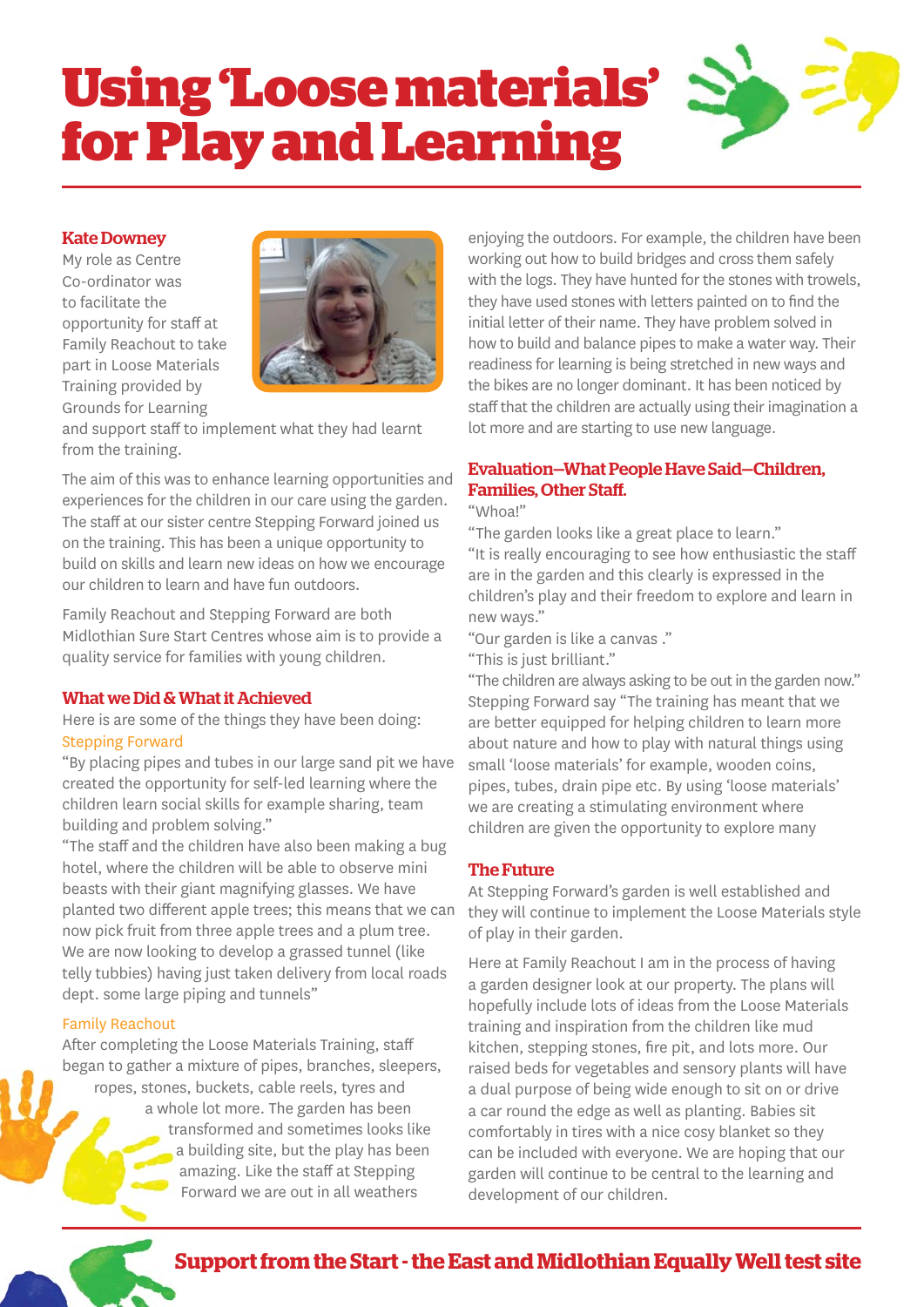# **Play a Long Maths Project:**

**Mayfield Nursery School, Stobhill Primary School and Lawfield Primary.** 

#### Tricia Di Duca

#### Your Role

My role has been The co-ordination and management of each stage of the process from planning to implementation.



#### My Experience of being a Service Champion

Once again, I have been very grateful to have been a Service Champion and having been given further opportunities through Support from the Start to develop and implement another project designed to enhance children's readiness to learn. I look forward to the successful completion of this project in the coming term.

#### Project Outline

Play a long Maths is a programme which serves to further develop strong partnership between parents/carers and Nursery staff with the aim of encouraging them to play and engage in maths based games at home with their children. This project would provide parents/carers and staff of all three schools the opportunity to set up a Maths Games borrowing library which would provide:

- **>** High quality maths games/resources.
- **>** A parent prompt card which outlines how to use the resource and provides "chat a long" prompts for the adult to use while playing the game. The language prompts greatly help to develop maths concepts, mathematical language and understanding in the child. Each Parent Prompt card is linked to CfE outcomes.
- **>** There is an ongoing evaluation of the programme by staff, parents/carers and children.
- **>** A feedback session would be planned for each week where parent/carers meet with Nursery staff to further discuss their experiences and plan next steps in learning.

Impact

#### Aims for the parent/carer

**>** To continue to encourage parents/ carers in role as prime educators of their children

- **>** To develop and increased awareness of maths and mathematical language
- **>** To highlight the importance of language in developing mathematical concepts
- **>** To identify further activities in the home which promote the skills of sorting grouping, comparisons, matching, etc
- **>** To further establish a partnership in learning between parents, children and Nursery staff
- **>** For parents/ carers and children to have fun together

#### Aims for the child

- **>** To build up child's mathematical vocabulary
- **>** To build up mathematical concepts by providing experiences of the language of sorting, grouping and relationships
- > To strengthen home/school links which will benefit the whole child
- **>** To have fun playing games with parents/carers
- **>** To raise attainment in mathematics on entry to Primary education
- **>** Increase in social skills through playing games together at home
- **>** Enhanced emotional maturity
- **>** Increased social competence

#### Evaluation

To date: We have had an Inservice session with involved staff which showed that participants are keen to undertake this project and the project will commence in the School Session 2012-2013.

#### The Future

- **>** To work with parents/cares to choose resources, plan and launch the project
- **>** To liaise and consult with each school management, staff and parents
- **>** To establish a successful Play a Long Maths borrowing Library
- **>** To continue to develop the project
- **>** To evaluate and monitor children's progress
- > To report and share findings
- **>** To fundraise to ensure sustainability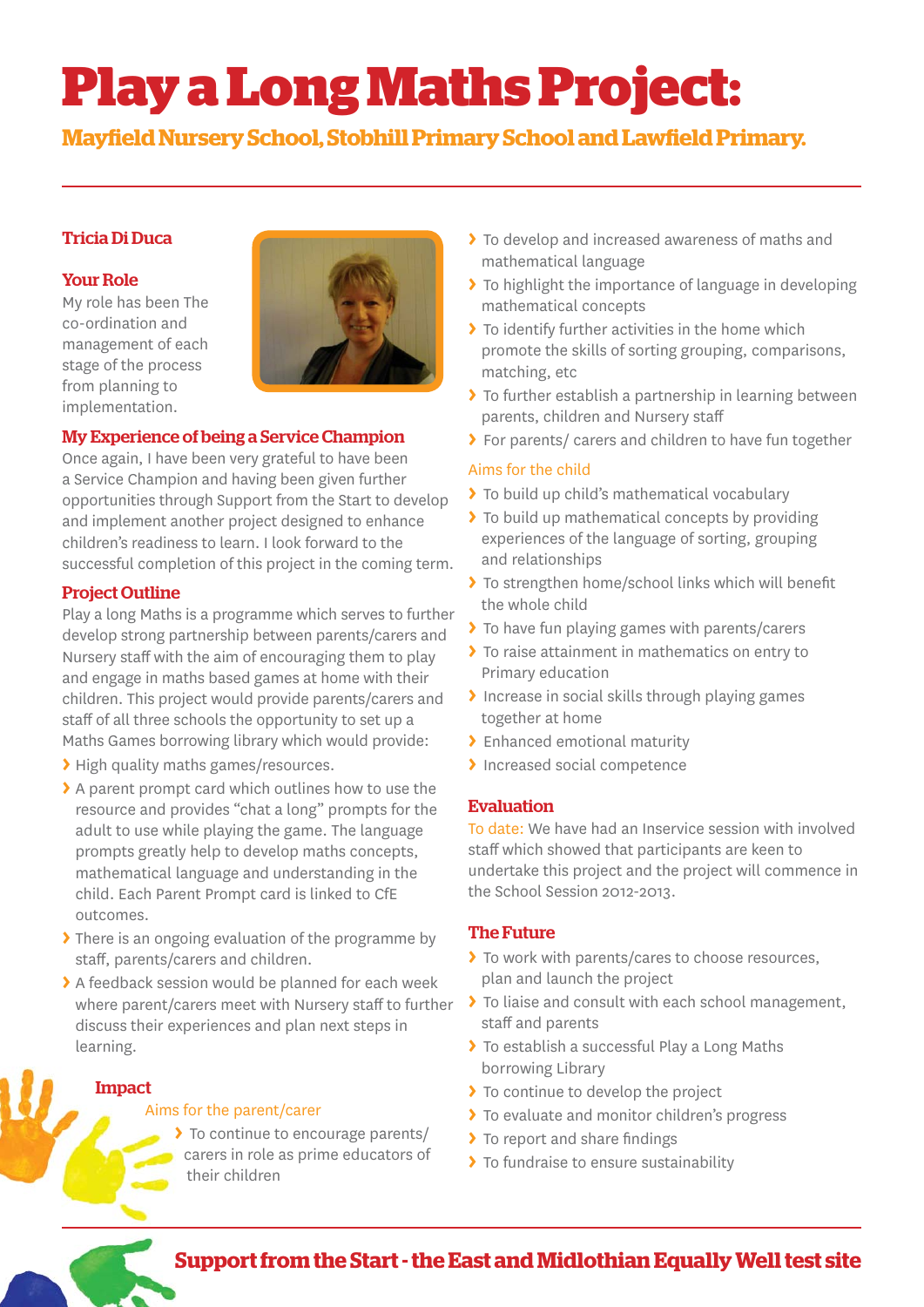# **Community playworkers Pilot project**



#### Project information

Midlothian Association of Play (MAP) is a charity that works to ensure children can enjoy more and better play opportunities in their communities. Find out more at www.map-midlothian.org.uk



MAP is running a small pilot community playworkers project in 2012, which will entail six or seven outdoor play sessions in each of three areas – Woodburn, Mayfield and Gorebridge. The pilot will also involve engagement with children, families, the wider community and other agencies/organisations. The aim is to learn what works and what doesn't and evaluate some of the benefits of the project. This will help to later seek funding for a larger project.



The project will use the 'play rangers' model of delivery, which is fairly common in the rest of the UK and increasingly so in Scotland (for example see this Scottish Government news announcement www.scotland.gov.uk/News/Releases/2012/01/ play18012012

The project model involves playworkers facilitating play sessions entirely outdoors in public community spaces, to support children to 'play out'. The purpose of this type of project model is to enable children's right to play (article 31, UNCRC) and to support children's health, wellbeing and development and their friendship networks. It provides appealing

alternatives to sedentary pursuits at home and supports children to utilise public space. It can alleviate concerns that parents may have about children playing out on their own. Or, where children are already out using public space it can provide enriching new experiences and adult role models. Days and times that playworkers are available to support play are advertised to the community.

The 'play rangers' project model is open access provision. Whether or not a child is able to attend unsupervised or whether a parent/carer attends with them is between the parent/carer and child to decide. Children are free to come and go and are not registered. Parents may bring young children if they wish, though the service in general is aimed at children age 5-12.

The sessions will be free play focused, with play resources that support all types of play experiences (e.g. sensory, physical, intellectual, creative and emotional). The sessions will promote play with nature and the elements and promote healthy outdoor free play experiences such as den making and games.

MAP is delighted to have the opportunity to try this out in Midlothian. The sessions will run from after the Easter holidays through to November this year (with a break over summer). Exact sites and days and times are to be confirmed and are subject to ongoing community consultation (though we expect Friday afternoons and weekends to be popular options). There will be opportunities for other organisations and agencies to feed in their views.

If you would like to find out more / be kept in touch with news / feel you could support the project in some way / would like to contribute your insights, MAP would love to hear



from you. Please contact Susan McIntyre on 01875 823 846 or at susan@map-midlothian.org.uk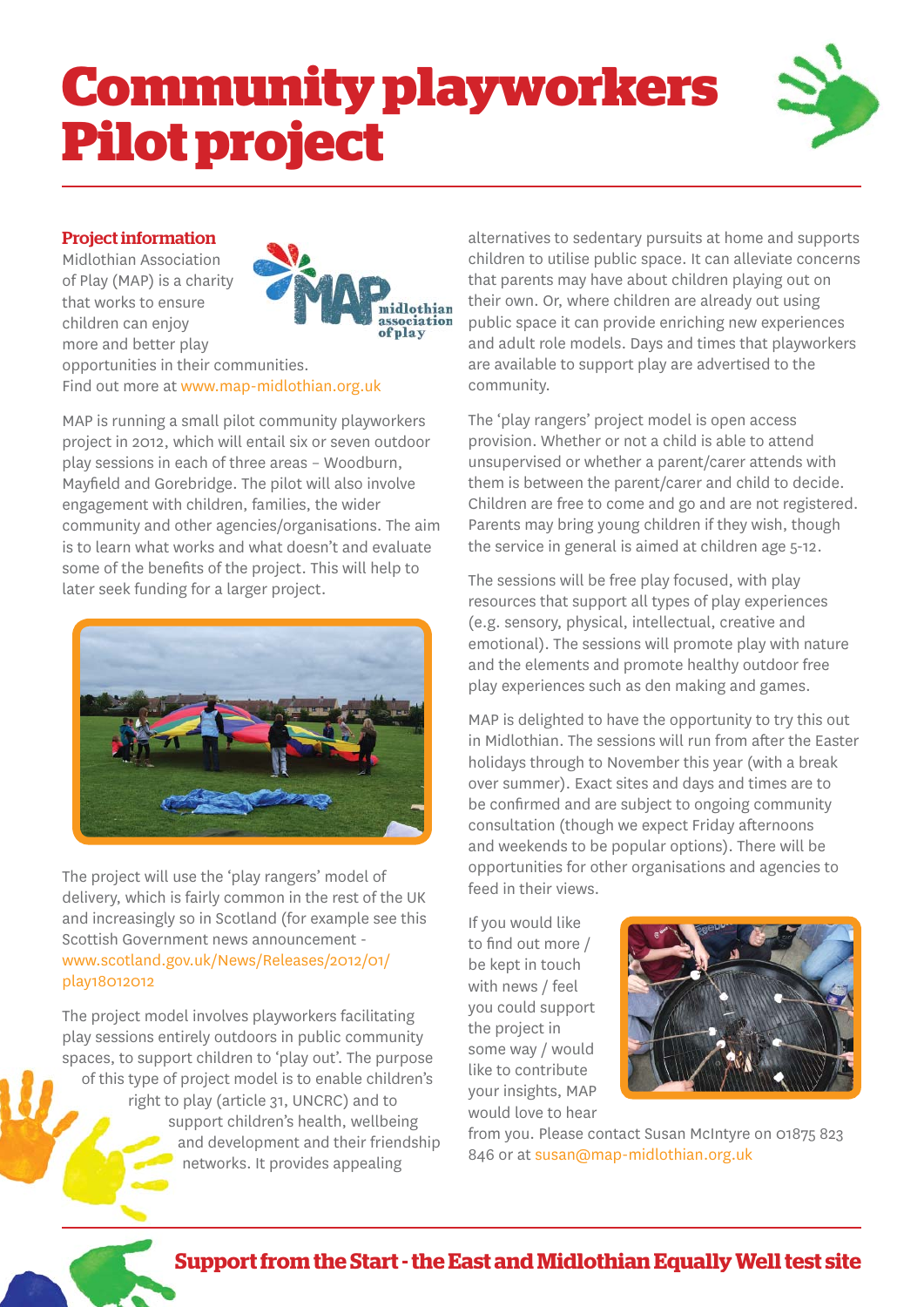# **Start Write**



#### Zoe Orr

Primary Teacher, Stobhill Primary, Gorebridge

#### Background to the project

**>** Each Ante-Pre School, Pre-School and Primary 1 pupil received a StartWrite pack which contains resources



and activities to support emergent writing.

- **>** Packs contain starter proformas to encourage parent/child interaction e.g. shopping list, cards, & support ideas.
- **>** Pre-School/P1 pack l contain examples of letter formation.
- **>** Formal launch of pack with parents then monthly opportunities for new ideas, updates of resources, informal discussion about pack additions as well as fun events such as a Big Scribble.

By starting this programme in the Ante-Preschool age range, children were given the opportunity to experience access to quality resources to be used at home with parent/carer. Support sessions for Ante-Pre to P1 are age appropriate and progressive. There will be ongoing opportunities for parental involvements in Primary 1 i.e. mind mapping, writing sessions, and story line projects.

#### What we did and who we worked with

The initial project launch in September 2011 was attended by around 20 families. We (Head Teacher, Maureen McDonald and Support for Learning Teacher, Ruth Lang) followed this up with two further afternoon sessions, which were both well attended. We then contacted each individual family who had not attended in order to make sure that all children had an opportunity to access the packs. I arranged to meet with these parents after school so that we could talk about the packs and make clear the purpose of them. By March, all nursery pupils and most Primary 1 pupils had their packs at home.

#### Impact - what it achieved

#### The project helped to

- **>** Support emergent mark making/writing
- **>** Support and empower parents/carers in facilitating and valuing emergent writing
- **>** Support and encourage interaction between children and parents/carers
- **>** Ensure equalities in providing resources to enable all nursery/P1 pupils to access quality activities
- **>** Support transition between home/nursery/school over a two year programme

#### Evaluation - what people have said - children, families, other staff

We arranged a follow up session to get some feedback from parents/carers about the packs.

"Kasey-Ray enjoyed the pack. She loved the white board and paper."

"Great idea! Kids love the packs."

"He likes them because he can grip the thick pencils properly."

#### Suggstions for other resources:

"More activities would be good."

At the follow up session we spoke about different activities they could do at home, looking at making books. We modelled this using card, which we cut to different sizes, and then using thin paper and an elastic band to hold it together. We had a variety of colours of card, elastic bands and paper for parents to take

to make these at home. We also replenished any resources that needed replaced or had been misplaced. We spoke about making cards for different occassions (Easter, Mothers Day, Birthdays) and gave card home to make with their children.



The Future

Packs created for the new intake of nursery pupils (2012/13). Launch date for these is timetabled for October 2012.

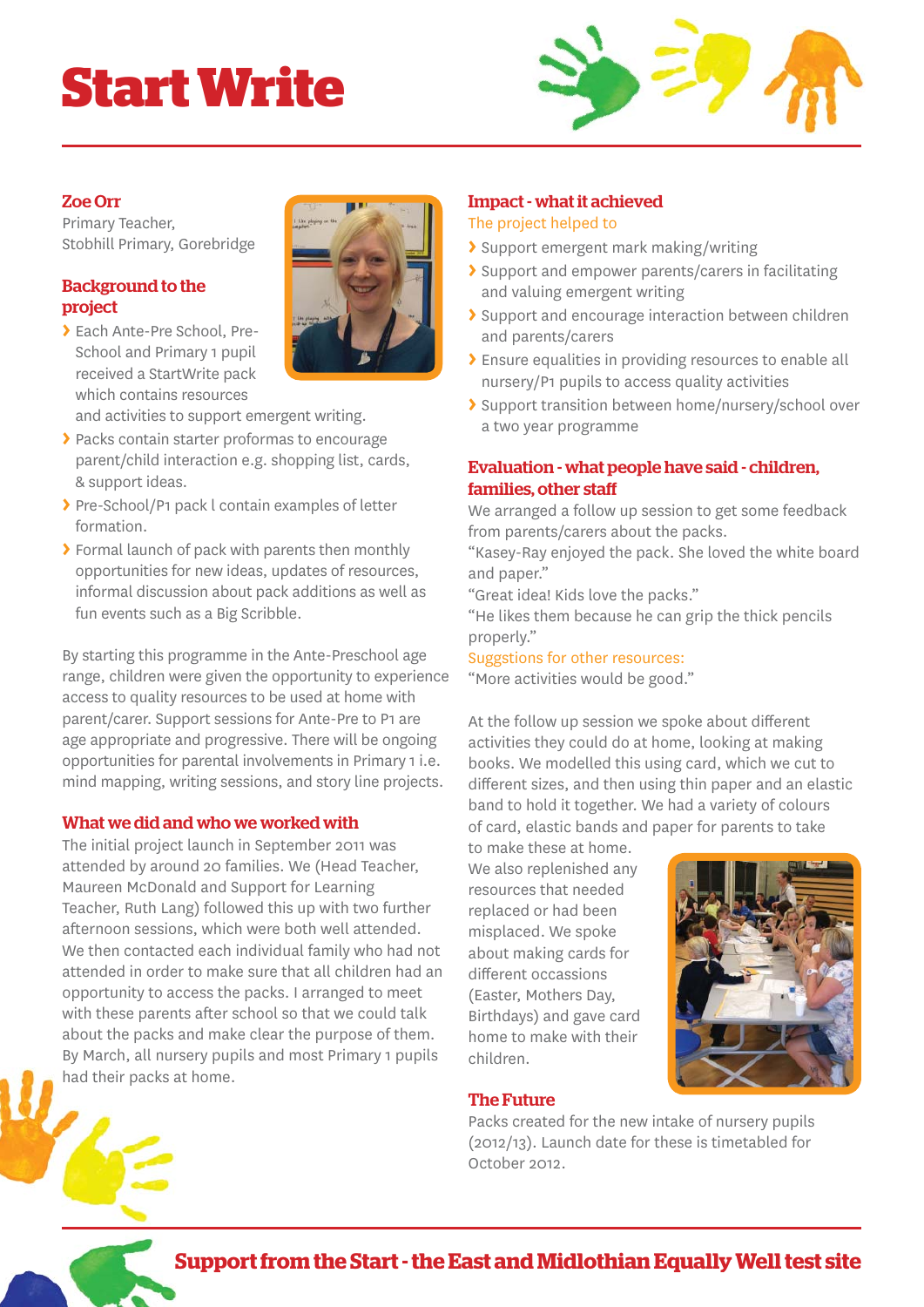### **Nature Play and Nurture**

**Nursery children learning outdoors & in woodland.**

#### Chris Saddler

Education Support Officer

#### **Background**

Nature Play and Nurture is a training programme developed to encourage staff to take children into woodland settings and



develop skills for life-long learning. It is targeted at primarily pre-school children and follows the ethos of Forest School. It is invaluable in encouraging children to engage with nature and use natural and found materials to explore, problem solve, create, work together, design and make. It also involves children in assessing risk, setting boundaries, planning and recording learning, among many other things.

#### Impact - what it achieved

Three training sessions took place attended by Local Authority staff and Partnership Centres. At least 8 of our Partnership Centre Staff are trained and regularly take children into woodland supported by our centrally based teachers. Many other delegates are bringing elements of the training into the outdoor and indoor learning experiences within their centres. This is enhancing teaching and learning for many staff (40). Over 500 children so far have been involved in sessions delivered by staff who have had this training.

#### Evaluation - what people have said - children, families, other staff

In the more recent training events some experiences have been brought into the nursery outdoor settings to make a more natural teaching and learning environment for those who cannot access woodland .It has been good to see this evolve and how one setting can influence the other, moving the learning experiences from place to place.

An Education Scotland Inspector commented favourably on one centre's use of planning floor books in the woodland with children when they were brought back to the nursery.

This programme follows the way young children learn, through experiences, following schema and dispositions. We have noted it engages children who would not otherwise find a voice or way of communicating. It values the potential of young children and fits well with Curriculum for Excellence. It offers Success from the Start for children as responsible citizens, successful learners, effective contributors, confident individuals.

#### The future

We are sharing best practice through presentations from participants at our network meetings ,such as Partnership Managers and Nursery Head Teachers , Early Level Staff.

In conjunction with FEI our principle teacher has added to tools and other resources such as risk assessments. We hope to hold a support meeting for everyone involved in woodland kindergarten to sustain practice in our Pre-school Centres. We hope we can find a way to train the remaining staff who wish to take part in this well planned and valuable training, led by experienced, excellent staff.

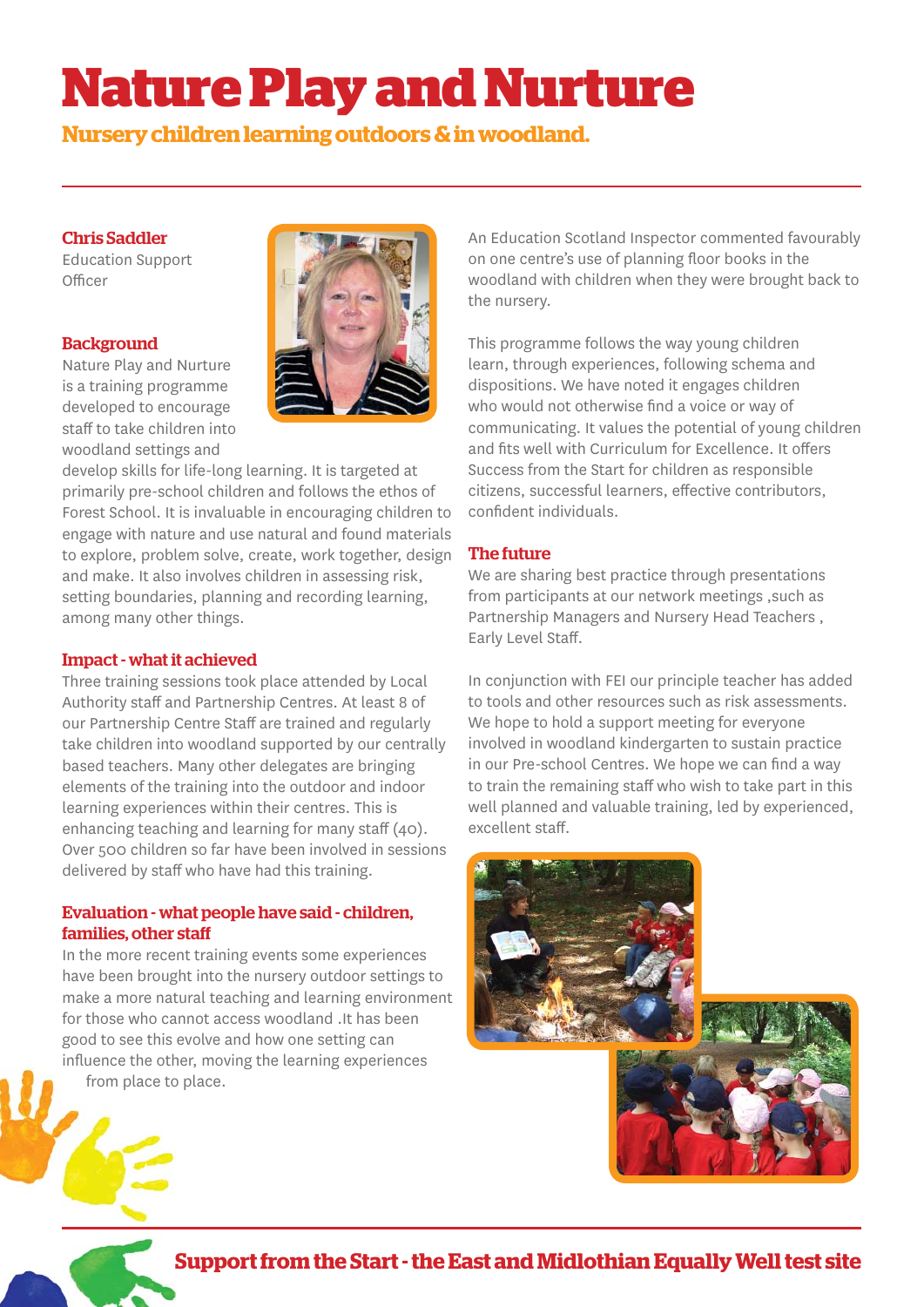### **Nursery Rhyme Sacks**

#### **Gorebridge Primary**

#### Lisa Wilson

Gorebridge Primary, Gorebridge

#### Background to the project

The proposal came about as Nursery staff were keen to offer a home-school



link programme with parents of ante pre school pupils following the success of story sacks for pre school pupils. Staff became concerned when many of the children in nursery were not familiar with rhymes and so were not taking part in nursery rhyme singing sessions.

Following further investigation it was discovered that P1 PIPS assessment results showed that rhyme was an area that pupils had difficulty with. As rhyme is an important building block for later language development we decided this was an area that would be best addressed.

The Nursery staff along with parental involvement would develop the sacks and evaluate and assess them regularly. Parents would take charge of the running of the lending library and upkeep of the sacks.

#### What we did and who we worked with

Our proposal was successful and Equally well agreed to fund the Nursery Rhyme Sack project.

The following steps were taken to develop the project.

- **>** Nursery staff and I got together to source resources, including sacks, nursery rhyme resources and storage for sacks.
- **>** the nursery team produced parent prompt cards to include in each of the sacks.
- **>** on arrival of the resources, nursery staff along with parents assembled the sacks.
- **>** a lending library was set up, led by 2 of the parents.

**>** the Nursery held a launch where all pupils were encouraged to dress as a character from a nursery rhyme and all activities that day were based on popular nursery rhymes. Parents were invited and snacks and drinks were available. The day was a huge success and most parents attended. The Advertiser newspaper were invited to take photos and an article appeared in the newspaper the following week.

#### Impact - what it achieved

Although we are still at the early stages of this project feedback from parents has been very positive. Staff at the Nursery have offered sessions for parents to attend to give guidance about how best to use the Nursery Rhyme sack with their children.

The Nursery staff themselves are delighted at the progress of language development in the pupils already with many pupils now taking part in nursery rhyme singing sessions and showing a good understanding of rhyme and rhythm.

Parent involvement in the upkeep of the sacks has been overwhelming and parents have taken complete ownership of the distribution and upkeep of the sacks.

#### The Future

The Nursery staff will distribute evaluation forms for parents to complete in December to get feedback on the sacks. From this feedback necessary changes will be made and evaluation forms will be distributed again at the end of term 3.

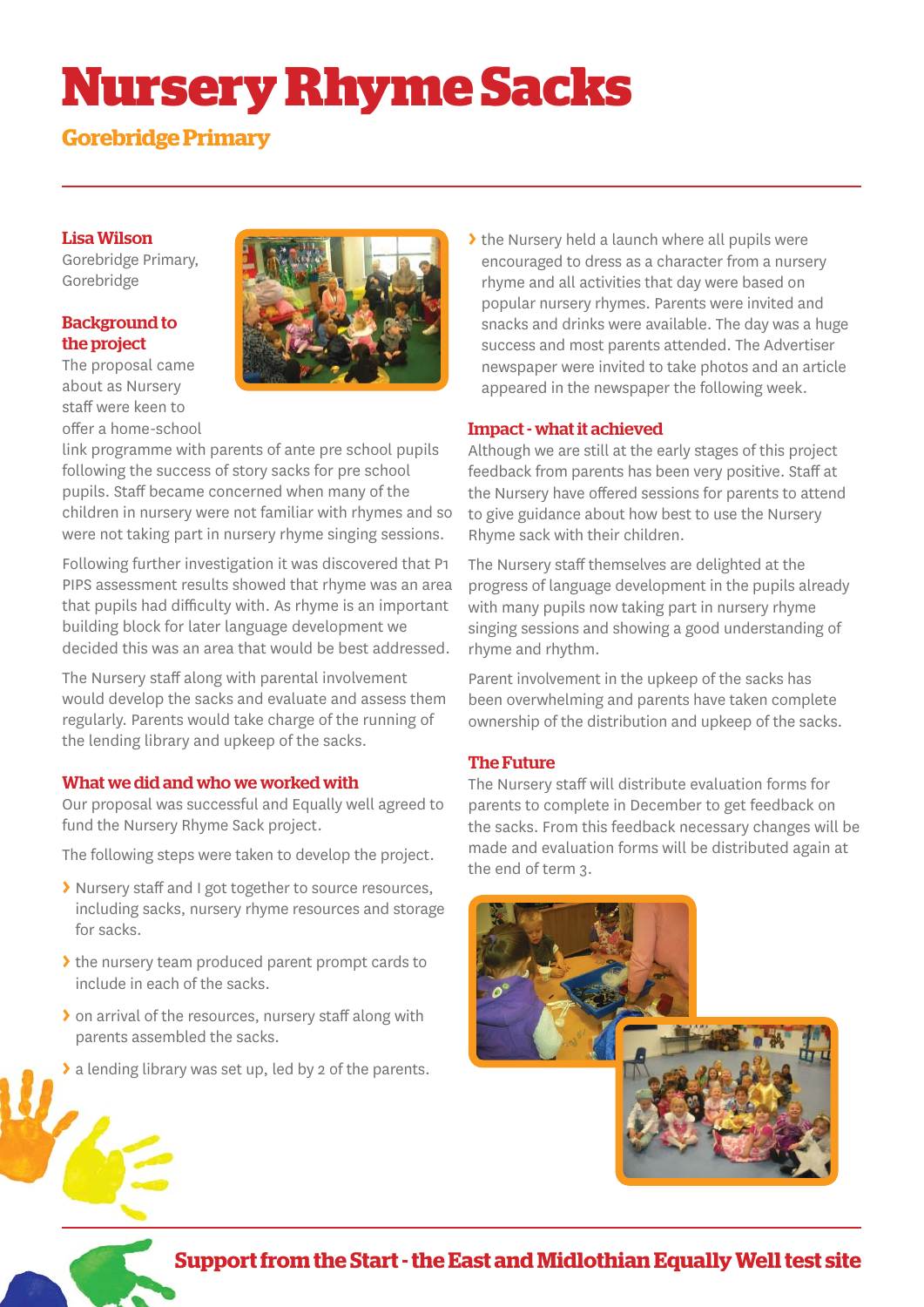# **Acknowledgements**

#### Nominated Service Champions

Mary Blair, Community Development Patricia DiDuca, Home Link Teacher Kate Downey, Family Reachout Centre Head Jacky Gillan, Early Years Co-ordinator, Midlothian Council Yvonne Hall, Helping Hands Centre Co-ordinator Chris Henderson, Parenting & Family Support Co-ordinator Midlothian Surestart Isobel Allan Principal librarian, Mayfield Library Heather McKie, Home Link Befriending Service Leonee Moorhead, Barnados' You First Project Chris Saddler, Early Years Education Officer, Midlothian Council Robert Scott, Manager Mayfield & Easthouses Development Trust Gillian Tennant, Lothian & Borders Police Derek Welsh, Community Regeneration Officer Midlothian Council Lisa Wilson, Class Teacher, Gorebridge Primary Carolyn Worlock, Infant Feeding Advisor, Mid & East Lothian CHP Zoe Orr, Class Teacher, Stobhill Primary

#### Steering Group Members

Cheryl-Lee Brown, Midlothian Surestart Manager Sue Fitchett, Education Officer, Midlothian Council Alasdair Mathers, Community Regeneration Manager, Midlothian Council Anne McConaghy, Community Development Manager, Midlothian Council Mairi McMillan, Community Nursing Manager, Midlothian CHP Anne Rooney, Planning Manager, Midlothian Council Children's Services Mairi Simpson, Health Promotion Service Manager Steven Wray, Public Health Practitioner Michele McCoy, Specialist in Public Health